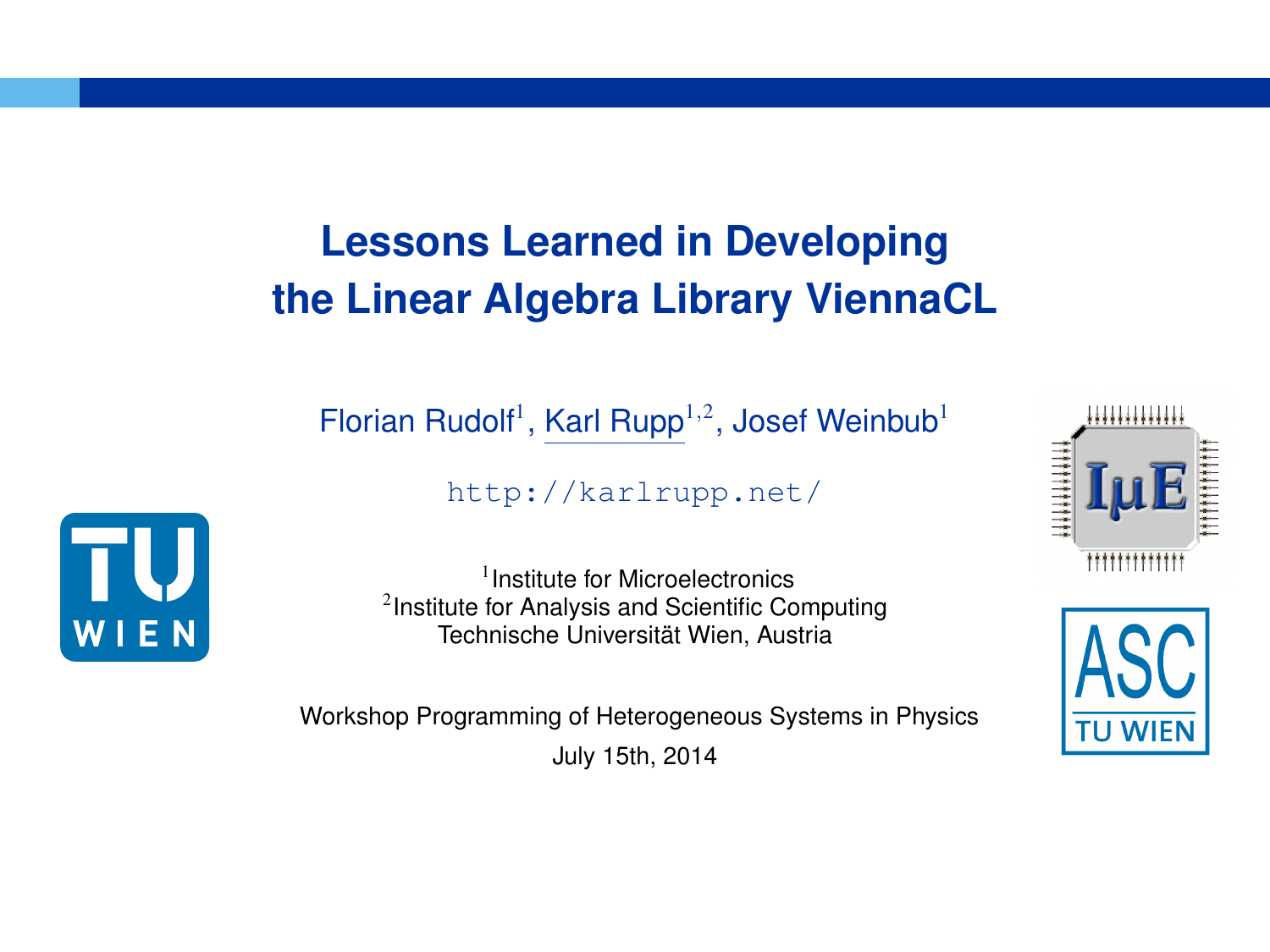## **Outline**

ViennaCL Overview and Internals

Tuning Potpourri: Iterative Solvers

Community Building

Development Infrastructure

**Miscellaneous** 

**Summary**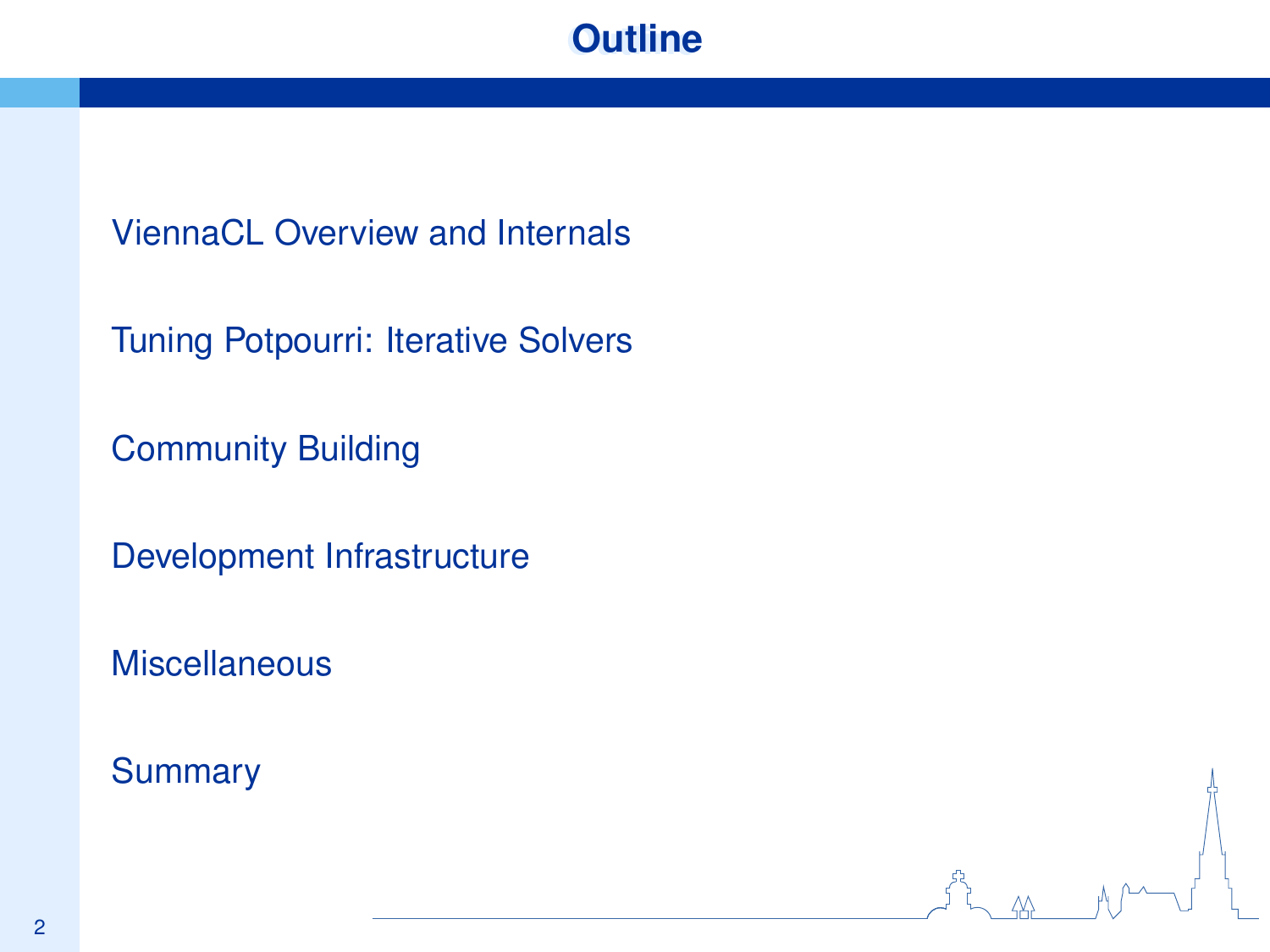### Consider Existing CPU Code (Boost.uBLAS)

```
using namespace boost::numeric::ublas;
matrix<double> A(1000, 1000);
vector<double> x(1000), y(1000);
/* Fill A, x, y here */double val = inner prod(x, y):
y := 2.0 \times x:
A += val \star outer prod(x, y);
x = solve(A, y, upper tag()); // Upper tri. solver
std::cout \lt\lt " 2-norm: " \lt\lt norm 2(x) \lt\lt std::endl:
std::cout << "sup-norm: " << norm_inf(x) << std::endl;
```
High-level code with syntactic sugar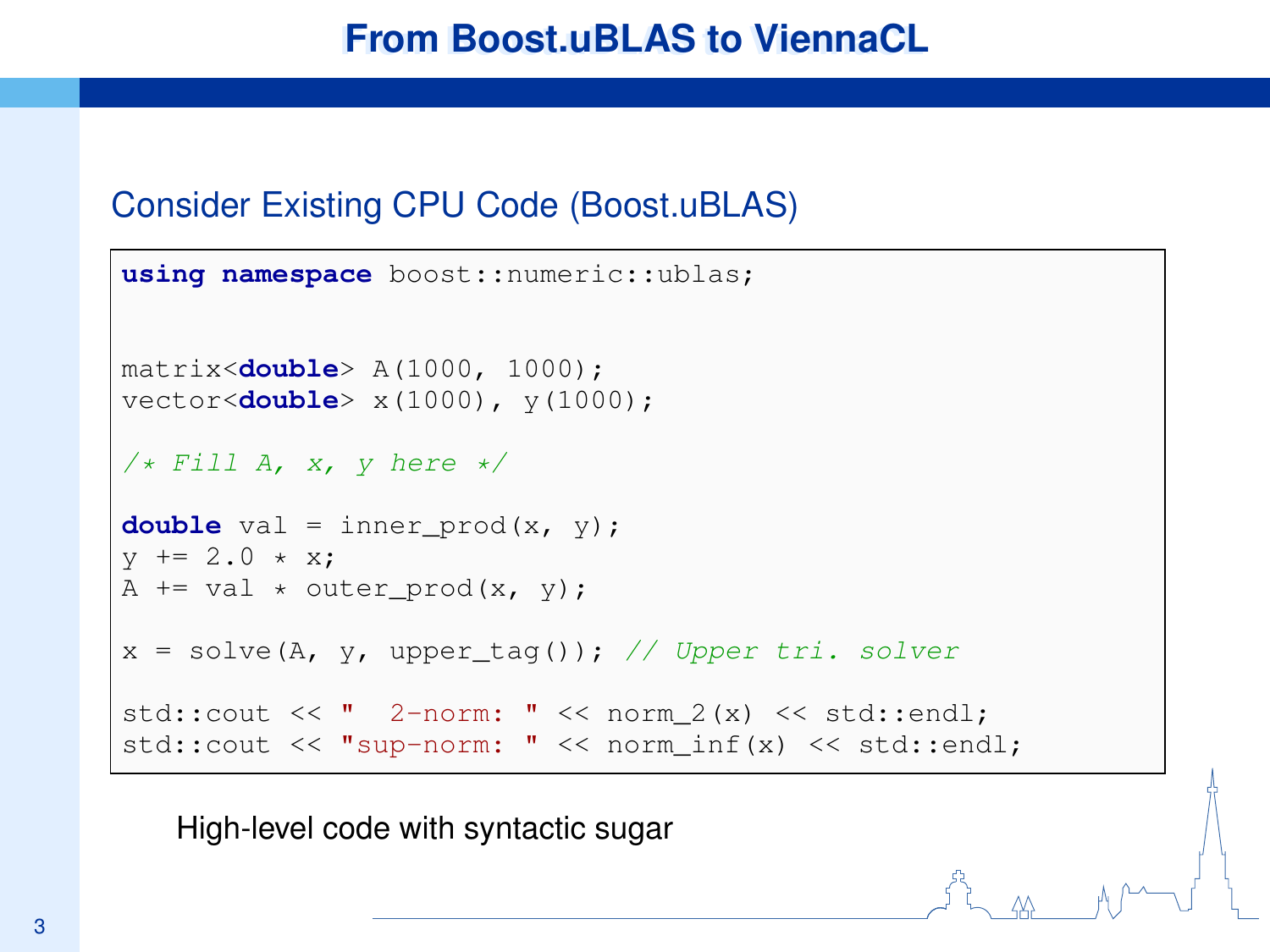#### Previous Code Snippet Rewritten with ViennaCL

```
using namespace viennacl;
using namespace viennacl::linalg;
matrix<double> A(1000, 1000);
vector<double> x(1000), y(1000);
/* Fill A, x, v here */double val = inner prod(x, y):
y := 2.0 \times x:
A += val * outer_prod(x, y);
x = solve(A, y, upper\_tag()); // Upper tri. solver
std::cout \lt\lt " 2-norm: " \lt\lt norm 2(x) \lt\lt std::endl:
std::cout << "sup-norm: " << norm_inf(x) << std::endl;
```
High-level code with syntactic sugar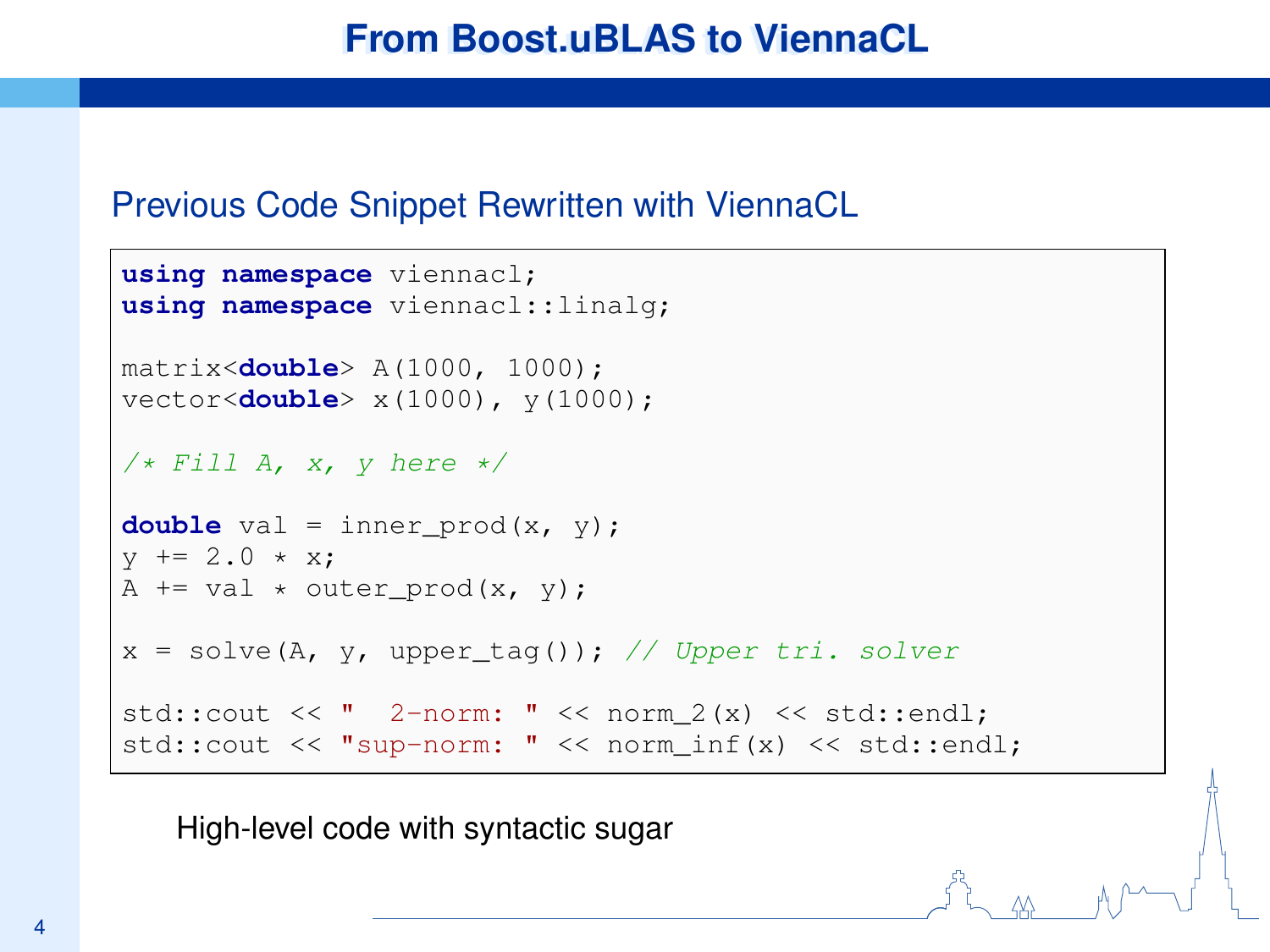#### ViennaCL in Addition Provides Iterative Solvers

```
using namespace viennacl;
using namespace viennacl::linalg;
compressed_matrix<double> A(1000, 1000);
vector<double> x(1000), y(1000);
/* Fill A, x, y here */
x = solve(A, y, cg\_tag()); // Conjugate Gradients
x = solve(A, y, bicgstab\_tag()); // BiCGStab solver
x = solve(A, y, qmres\_tag()); // GMRES solver
```
No Iterative Solvers Available in Boost.uBLAS...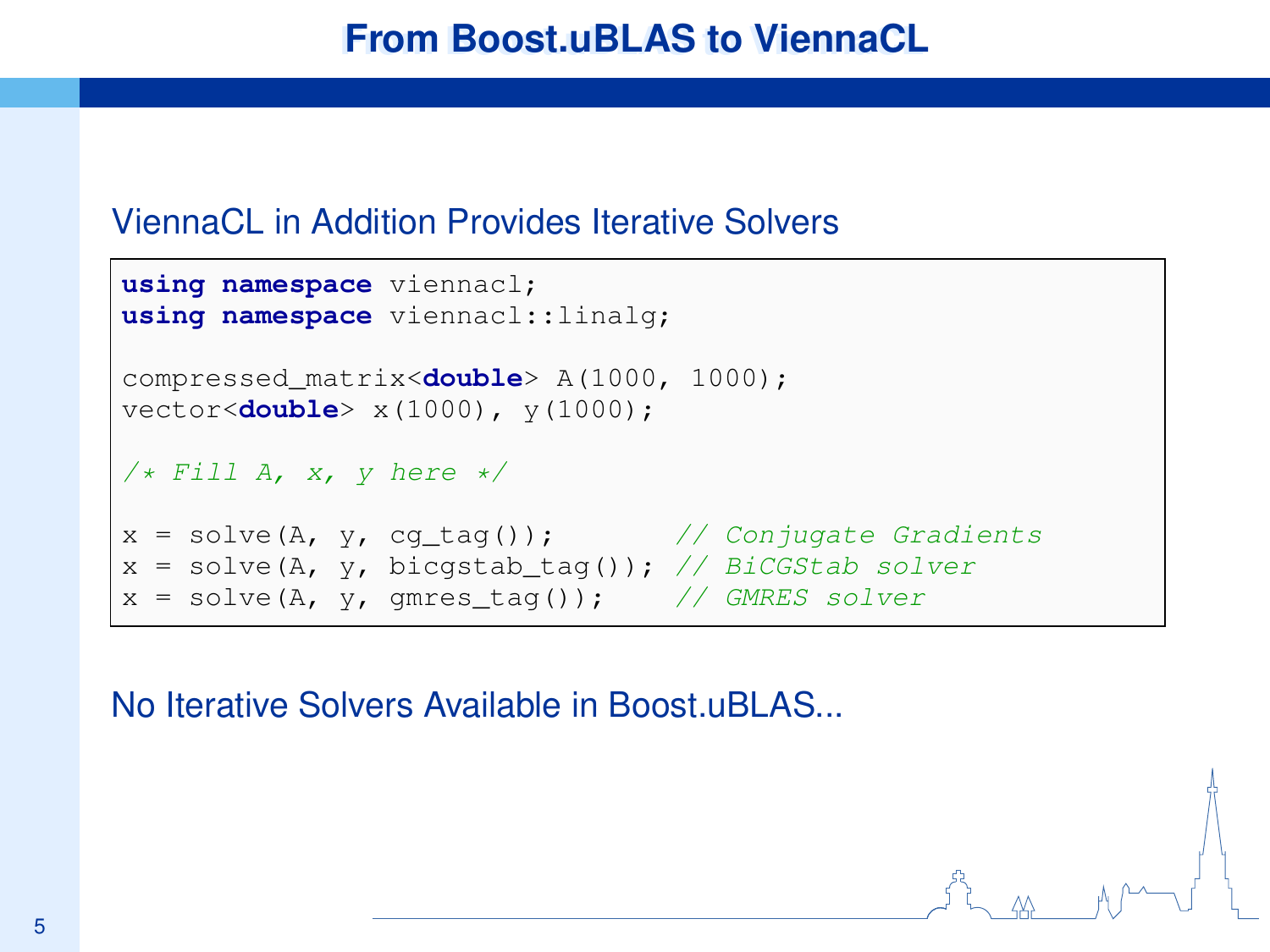#### Thanks to Interface Compatibility

```
using namespace boost::numeric::ublas;
using namespace viennacl::linalg;
compressed_matrix<double> A(1000, 1000);
vector<double> x(1000), y(1000);
/* Fill A, x, y here */
x = solve(A, y, cg\_tag()); // Conjugate Gradients
x = solve(A, y, bicgstab\_tag()); // BiCGStab solver
x = solve(A, y, qmres\_tag()); // GMRES solver
```
### Code Reuse Beyond GPU Borders

```
Eigen http://eigen.tuxfamily.org/
MTL 4 http://www.mtl4.org/
```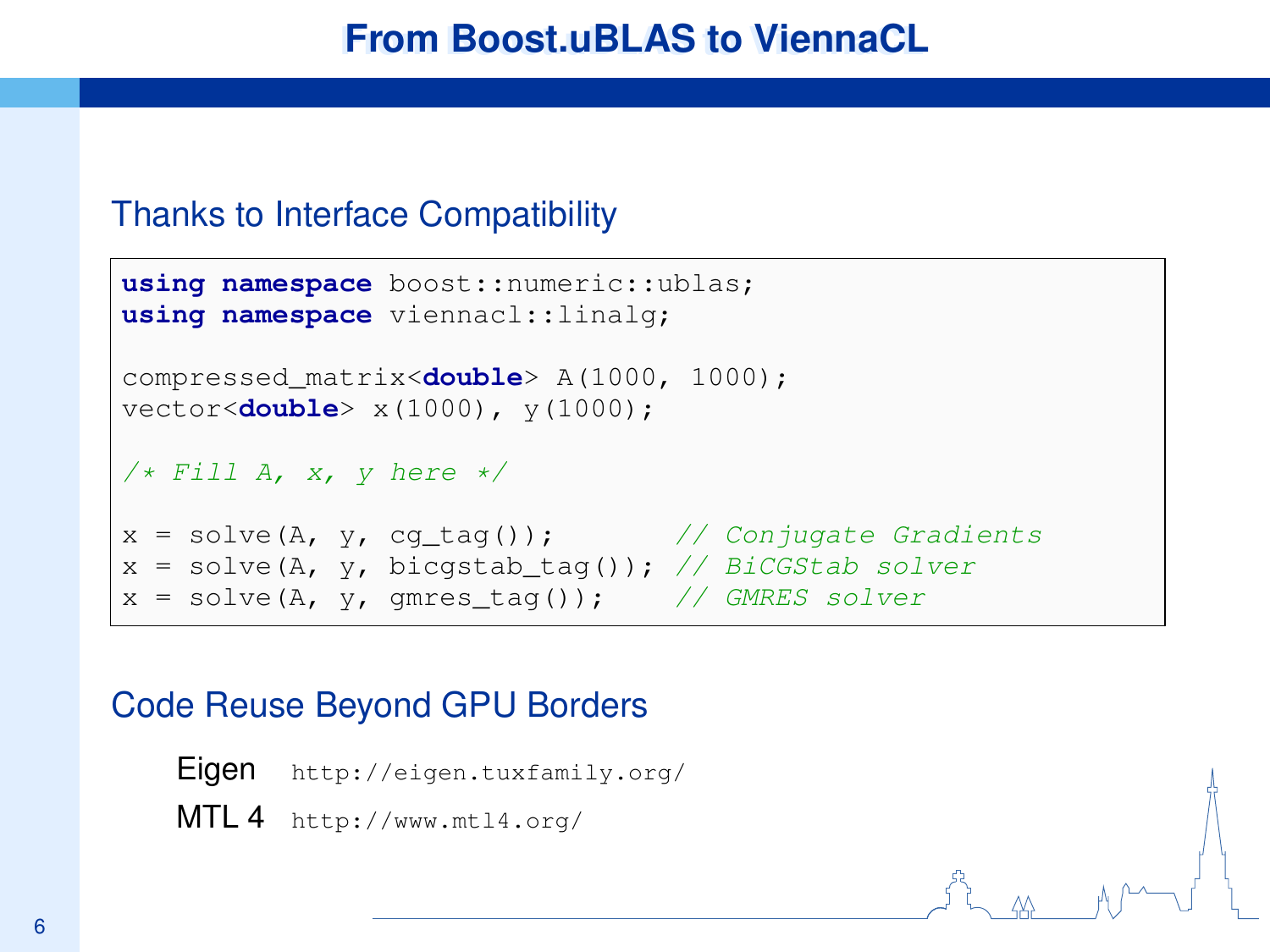#### Generic CG Implementation (Sketch)

```
for (unsigned int i = 0; i < t ag.max iterations(); +i)
{
  tmp = viennacl::linalg::prod(matrix, p);
  alpha = ip\_rr / inner_prod(tmp, p);
  result += alpha * p:
  residual == alpha * tmp;
  new ip rr = inner prod(residual, residual):
  if (new_ip_rr / norm_rhs_squared < tag.tolerance())
   break;
  beta = new\_ip\_rr / ip\_rr;ip\_rr = new\_ip\_rr;p = residual + beta * p;
}
```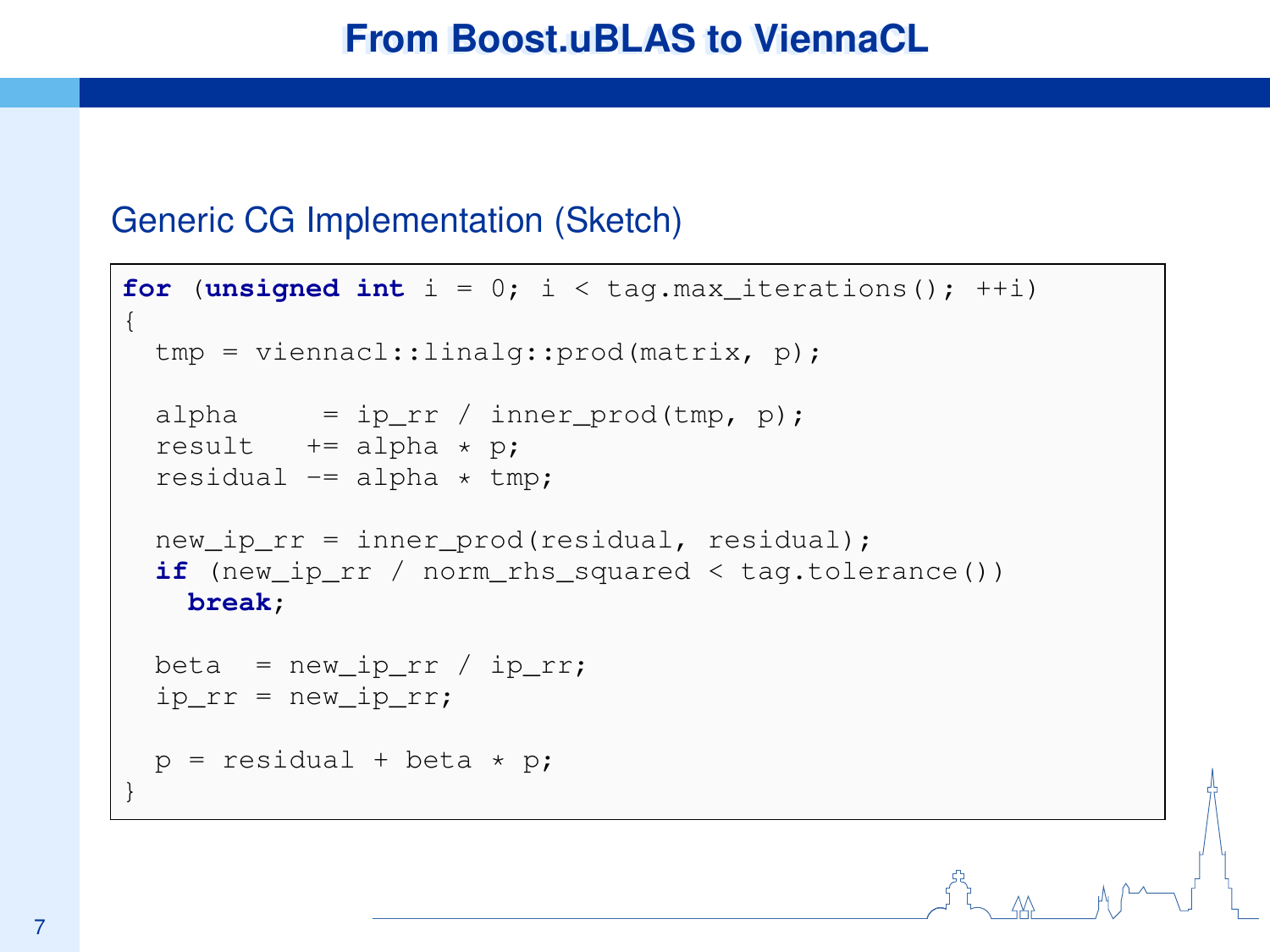#### Yesterday's Vector Addition Tutorial Revisited

```
#include <iostream>
#include "viennacl/vector.hpp"
typedef float NumericT;
using namespace viennacl;
int main()
{
  std::size t N = 128*1024;
  vector<NumericT> x = scalar\_vector<NumericT>(N, 1.0);
  vector<NumericT> y = scalar_vector<NumericT>(N, 2.0);
  x += v;
  std::cout << x << std::endl;
}
```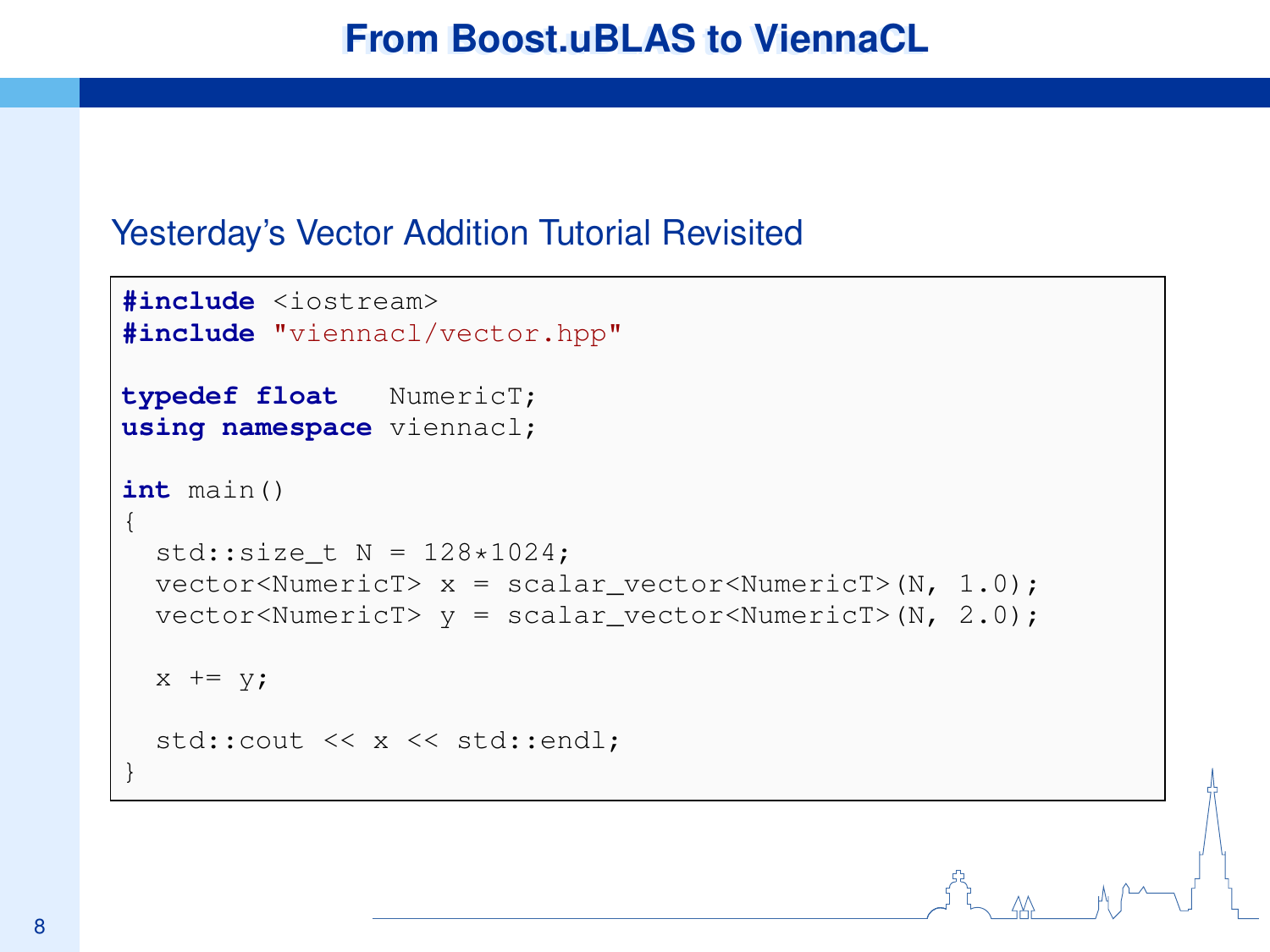**API** 

### **About**

High-level linear algebra C++ library OpenMP, OpenCL, and CUDA backends Header-only Multi-platform

#### **ViennaCL Core** OpenMP OpenCL **CUDA** Backend Hardware **MIC** GPI

### **Dissemination**

Free Open-Source MIT (X11) License http://viennacl.sourceforge.net/ 50-100 downloads per week

### Design Rules

Reasonable default values Compatible to Boost.uBLAS whenever possible In doubt: clean design over performance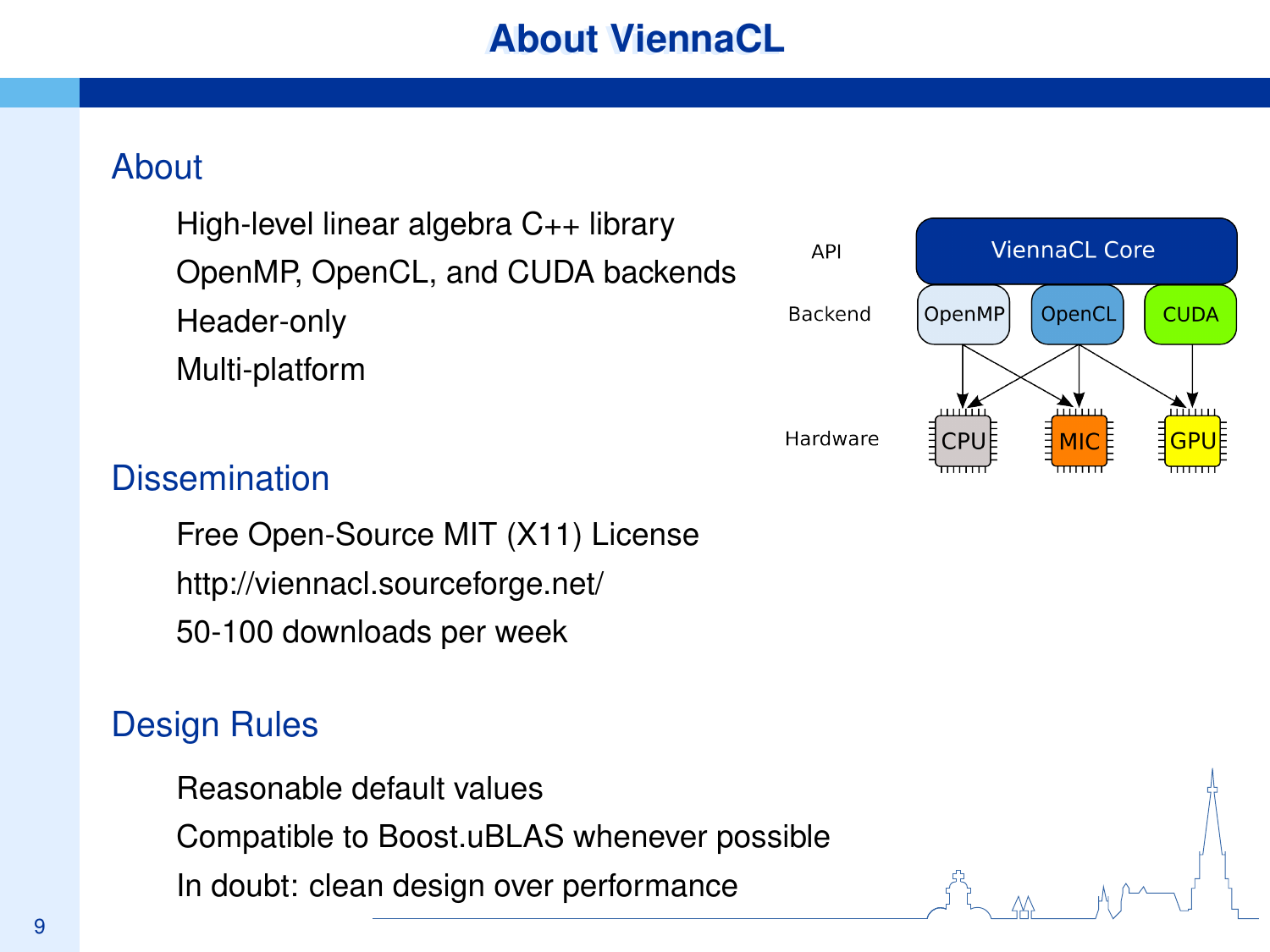### Basic Types

scalar

vector

matrix, compressed matrix, coordinate matrix, ell matrix, hyb matrix

### Data Initialization

Using viennacl::copy()

```
std::vector<double> std x(100);
  ublas::vector<double> ublas x(100);
viennacl::vector<double> vcl x(100);
for (size t i=0; i<100; ++i){
   std x[i] = rand();
 ublas_x[i] = rand();
   vcl x[i] = rand(); //possible, inefficient
}
```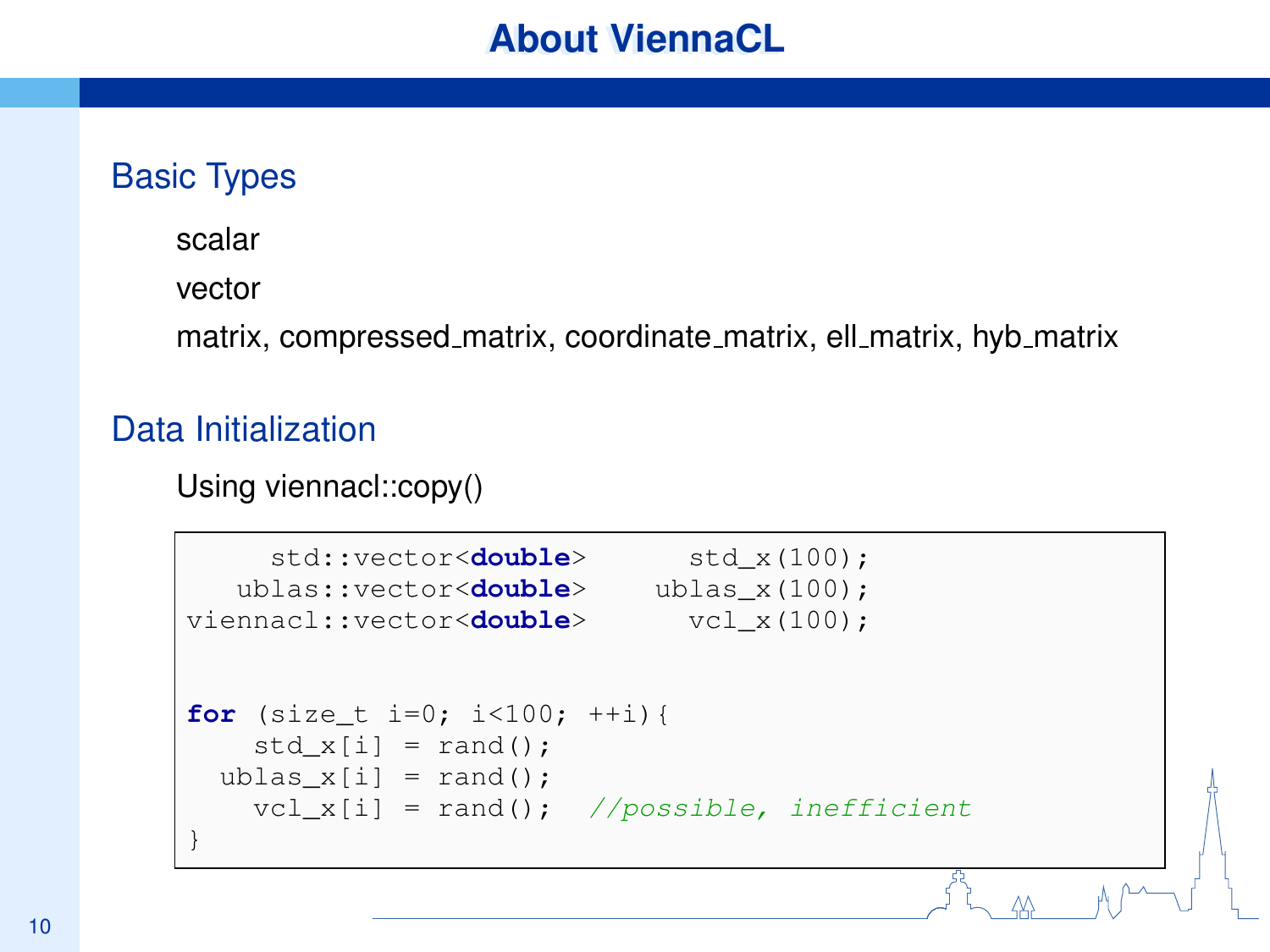### Basic Types

scalar

vector

matrix, compressed matrix, coordinate matrix, ell matrix, hyb matrix

### Data Initialization

Using viennacl::copy()

```
std::vector<double> std x(100);
   ublas::vector<double> ublas x(100);
viennacl::vector<double> vcl_x(100);
/* setup of std x and ublas x omitted */
viennacl::copy(std x.begin(), std x.end(),
              vcl x.begin()); //to GPU
viennacl::copy(vcl_x.begin(), vcl_x.end(),
              ublas x.beqin()); //to CPU
```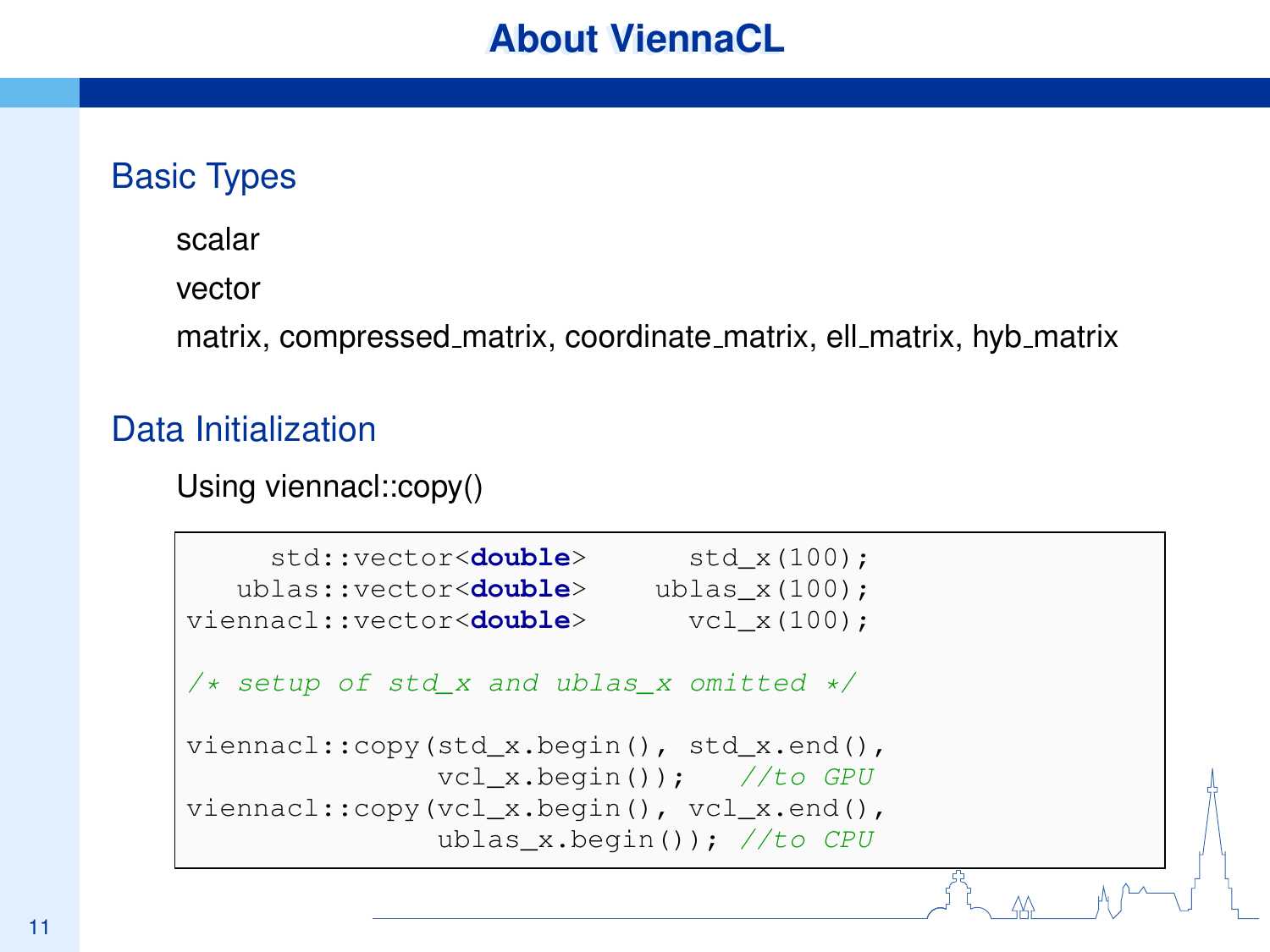### Basic Types

scalar

vector

matrix, compressed matrix, coordinate matrix, ell matrix, hyb matrix

### Data Initialization

Using viennacl::copy()

```
std::vector<std::vector<double> > std A;
  ublas::matrix<double> ublas A;
viennacl::matrix<double> vcl A;
/* setup of std A and ublas A omitted */
viennacl::copy(std_A,
           vcl A); // CPU to GPU
viennacl::copy(vcl_A,
            ublas A): // GPU to CPU
```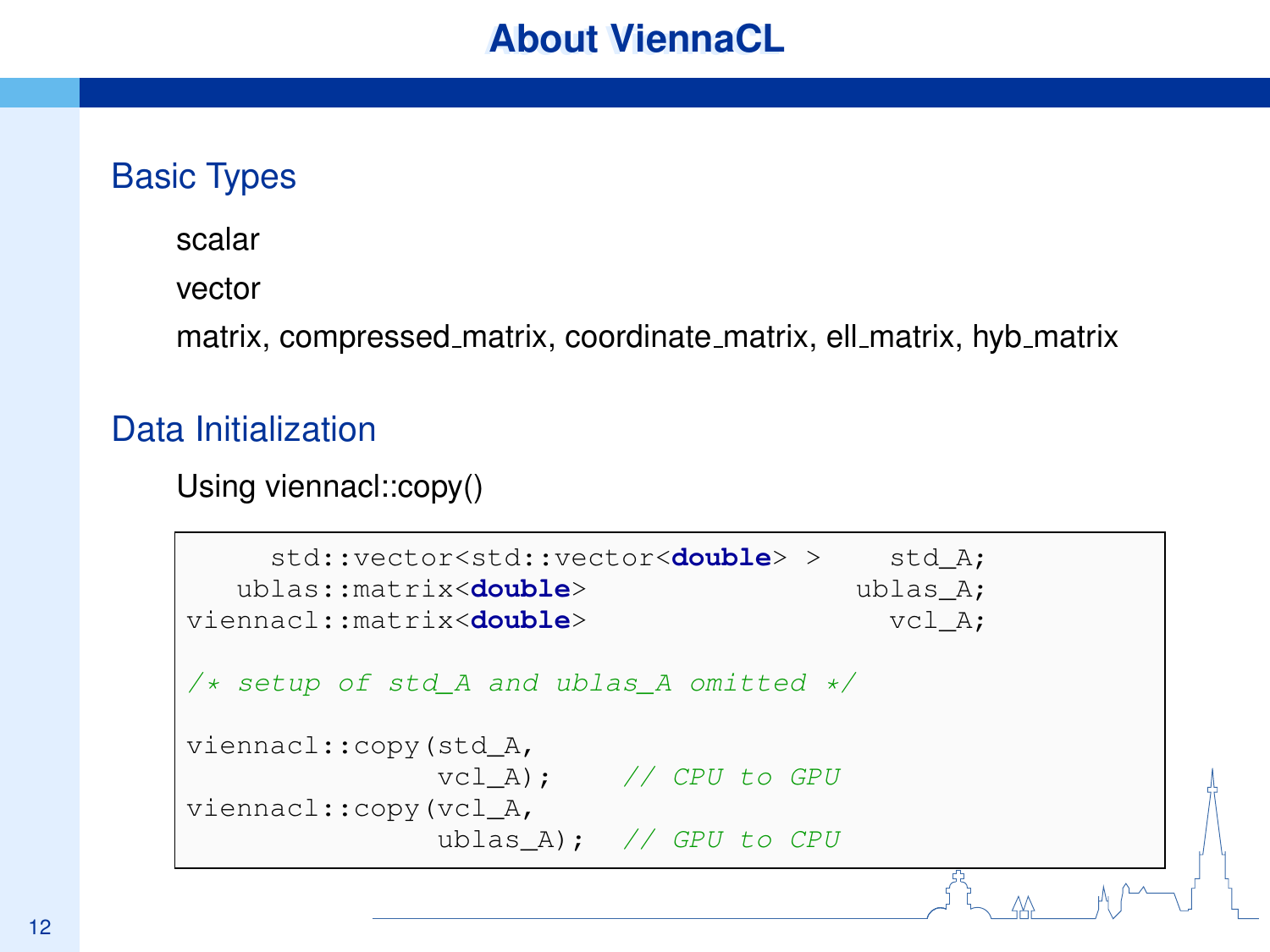### Vector Addition

 $x = y + z;$ 

### Naive Operator Overloading

vector<T> **operator**+(vector<T> & v, vector<T> & w);

 $t \leftarrow y + z$ ,  $x \leftarrow t$ 

Temporaries are extremely expensive!

#### Expression Templates

```
vector_expr<vector<T>, op_plus, vector<T> >
operator+(vector<T> & v, vector<T> & w) { ... }
vector::operator=(vector_expr<...> const & e) {
 viennacl::linalg::avbv(*this, 1,e.lhs(), 1,e.rhs());
}
```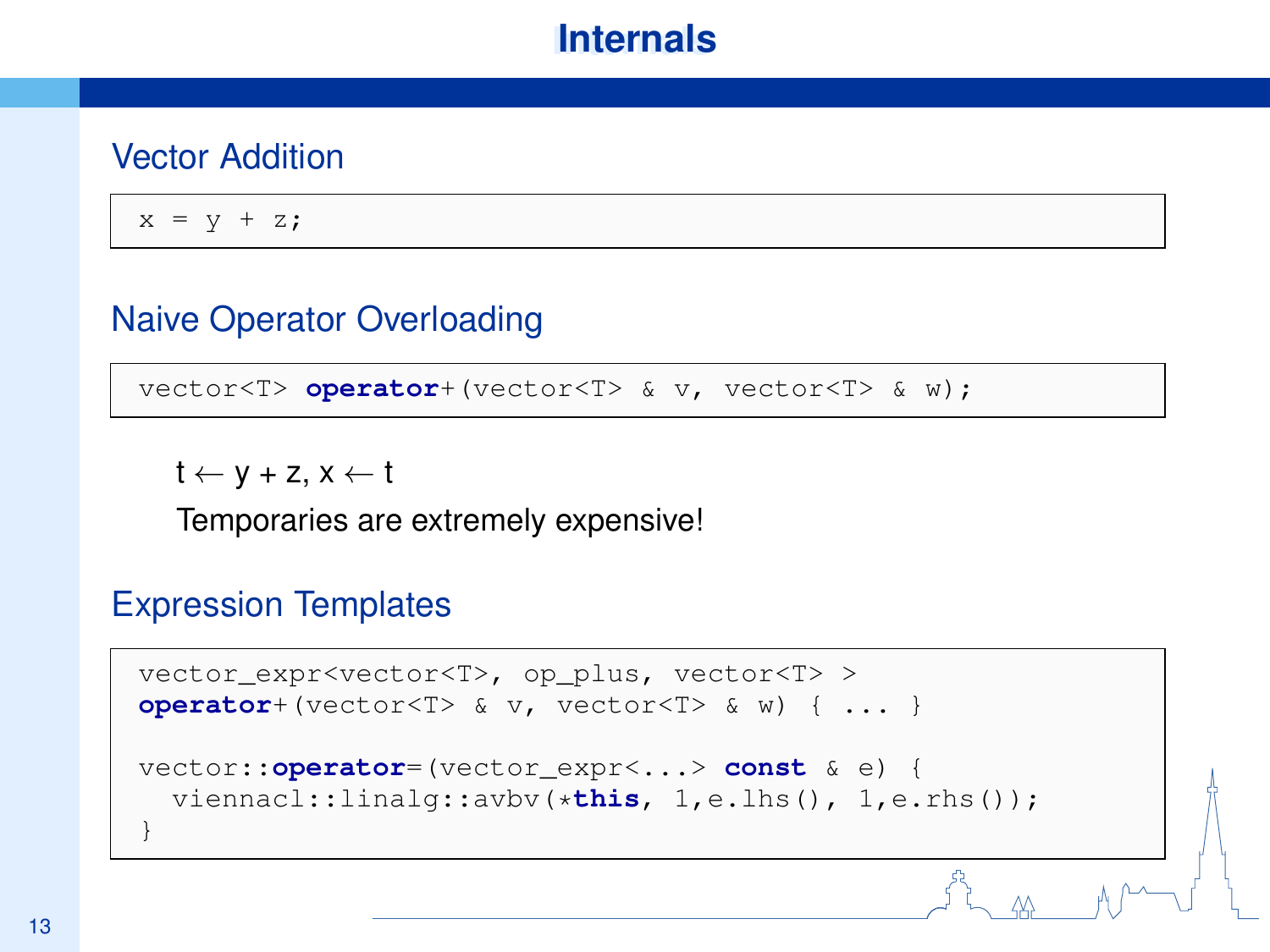### Vector Addition

```
// x = y + zvoid avbv(...) {
  switch (active handle id(x))
  {
    case MAIN_MEMORY:
      host_based::avbv(...);
      break;
    case OPENCL_MEMORY:
      opencl::avbv(...);
      break;
    case CUDA_MEMORY:
      cuda::avbv(...);
      break;
    default:
      raise_error();
  }
}
```
Memory buffers can switch memory domain at runtime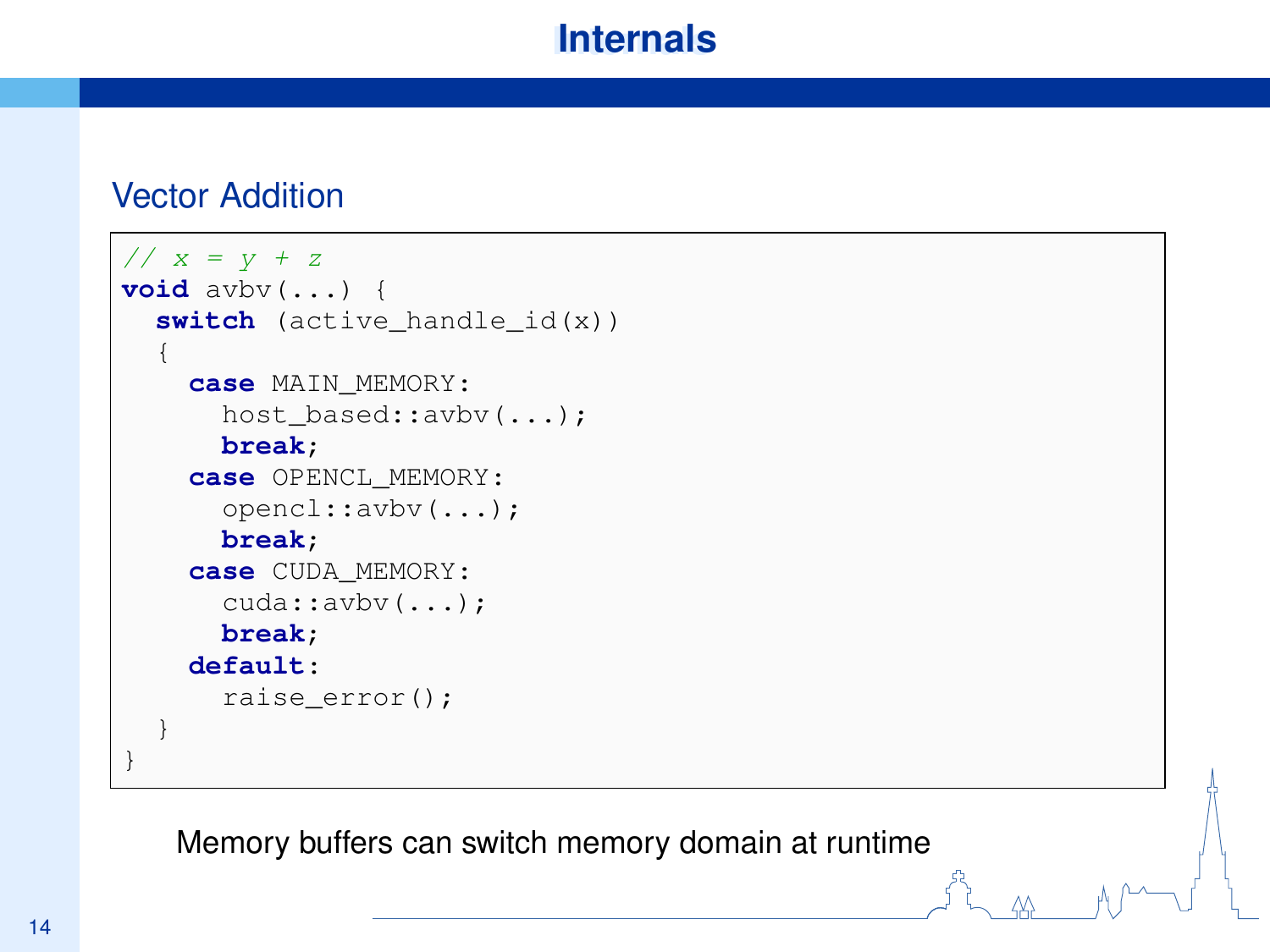### Memory Buffer Migration

```
vector<double> x = zero_vector<double>(42);
memory_types src_memory_loc = memory_domain(x);
switch_memory_domain(x, MAIN_MEMORY);
/* do work on x in main memory here */switch_memory_domain(x, src_memory_loc);
```
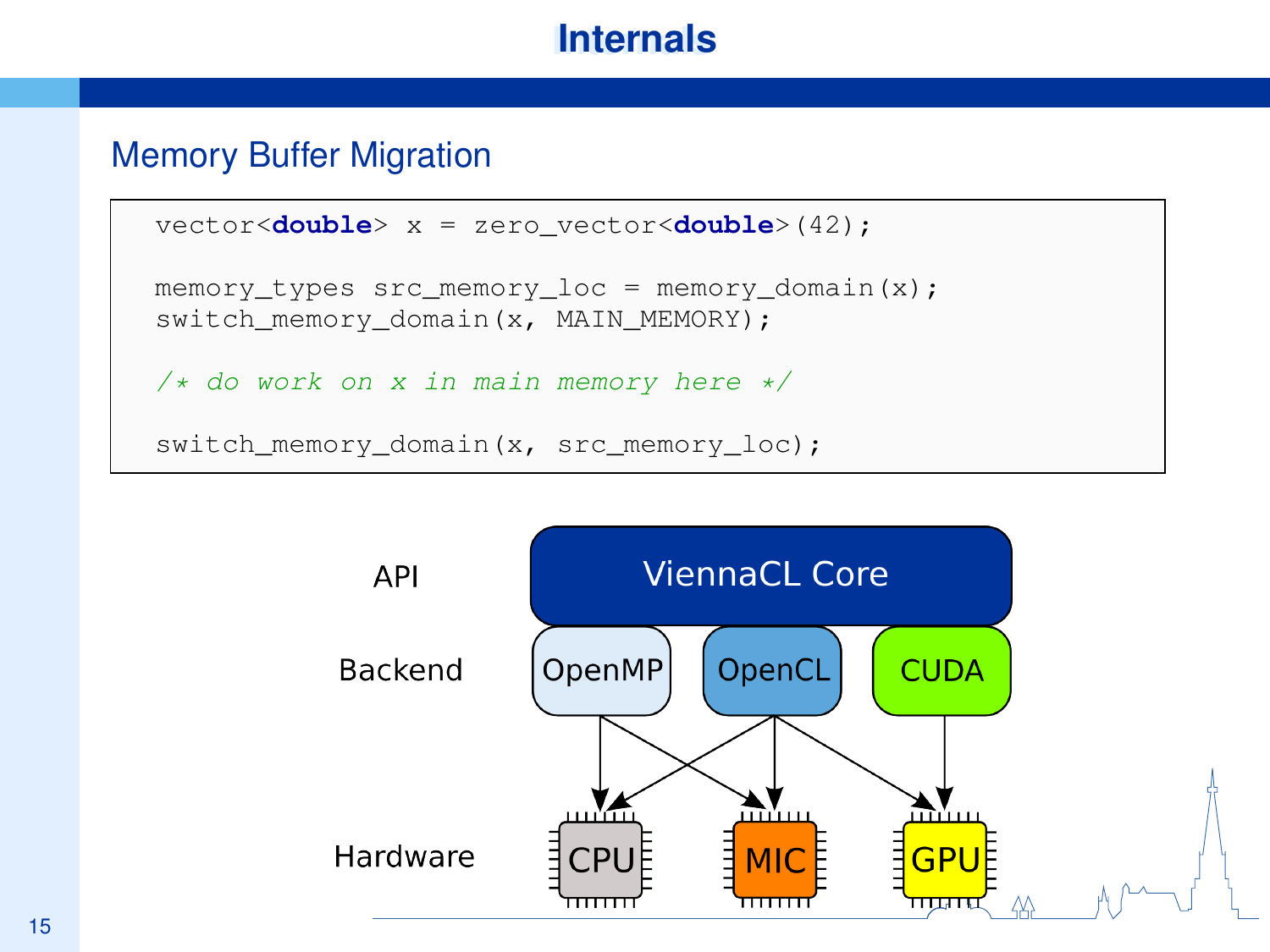#### Generalizing compute kernels

```
// x = y + z__kernel void avbv(
   double * x,
   double * y,
   double * z, uint size)
{
 for (size_t i = get_global_id(0);i < size;
             i += get_global_size())
   x[i] = y[i] + z[i];}
```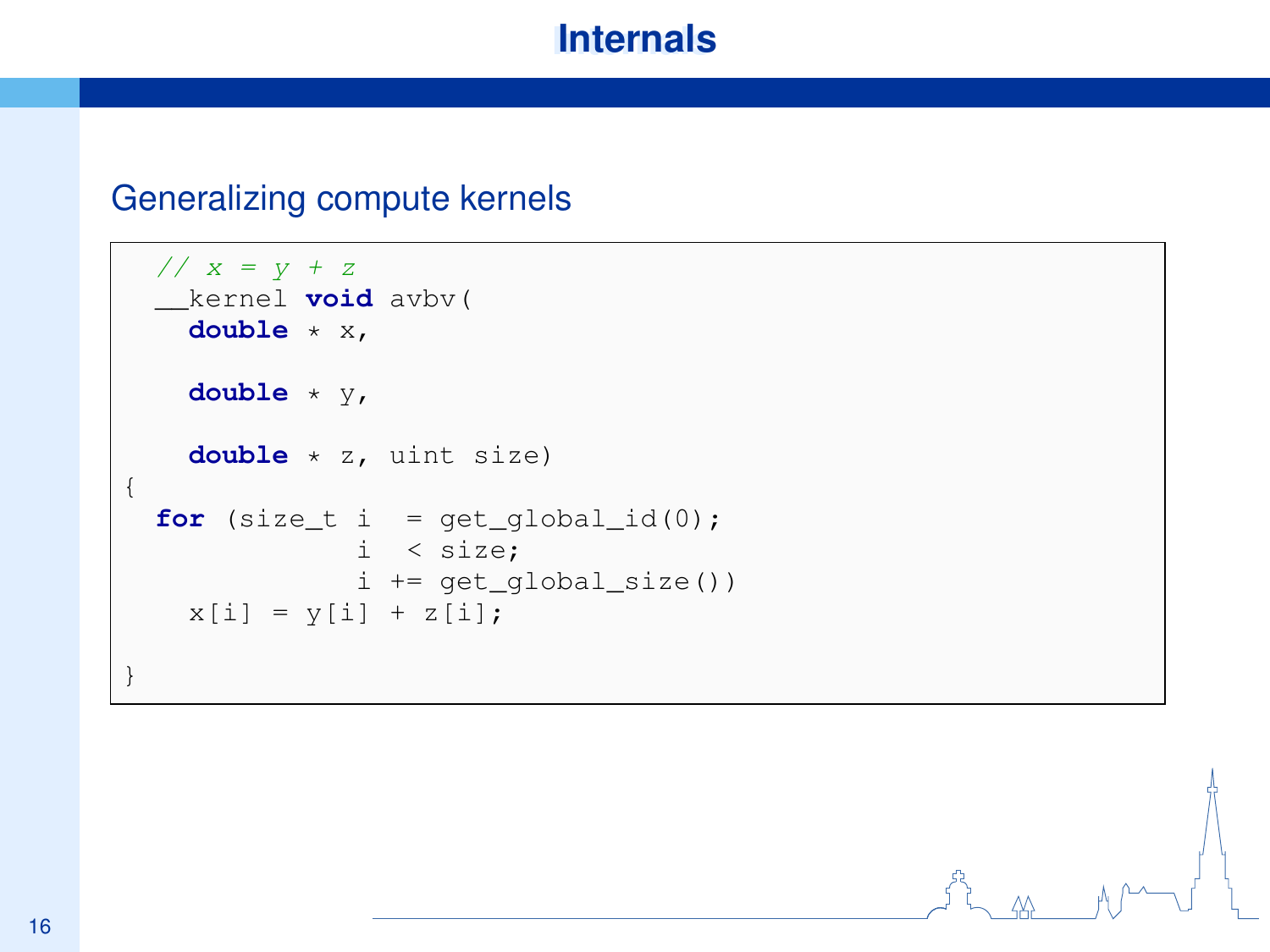#### Generalizing compute kernels

```
// x = a * y + b * z__kernel void avbv(
   double * x,
   double a,
   double * y,
   double b,
   double * z, uint size)
{
 for (size_t i = get_global_id(0);i < size;
             i += get_global_size())
   x[i] = a * y[i] + b * z[i];
```
}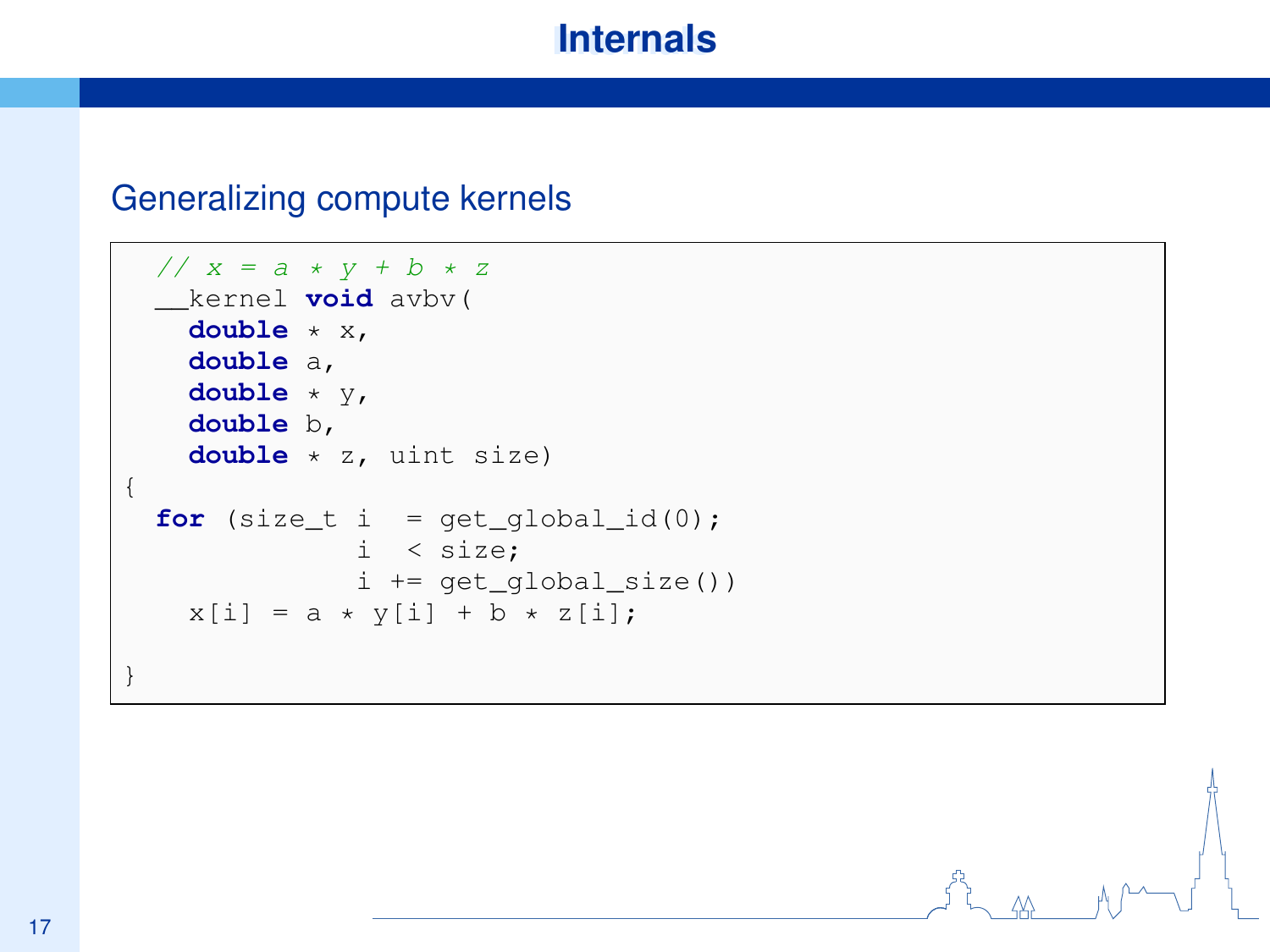#### Generalizing compute kernels

```
// x[4:8] = a * y[2:6] + b * z[3:7]__kernel void avbv(
   double * x, uint off_x,
   double a,
   double * y, uint off_y,
   double b,
   double * z, uint off_z, uint size)
{
 for (size_t i = get_global_id(0);i < size;
             i += get_global_size())
   x[off_x + i] = a * y[off_y + i] + b * z[off_z + i];
```
}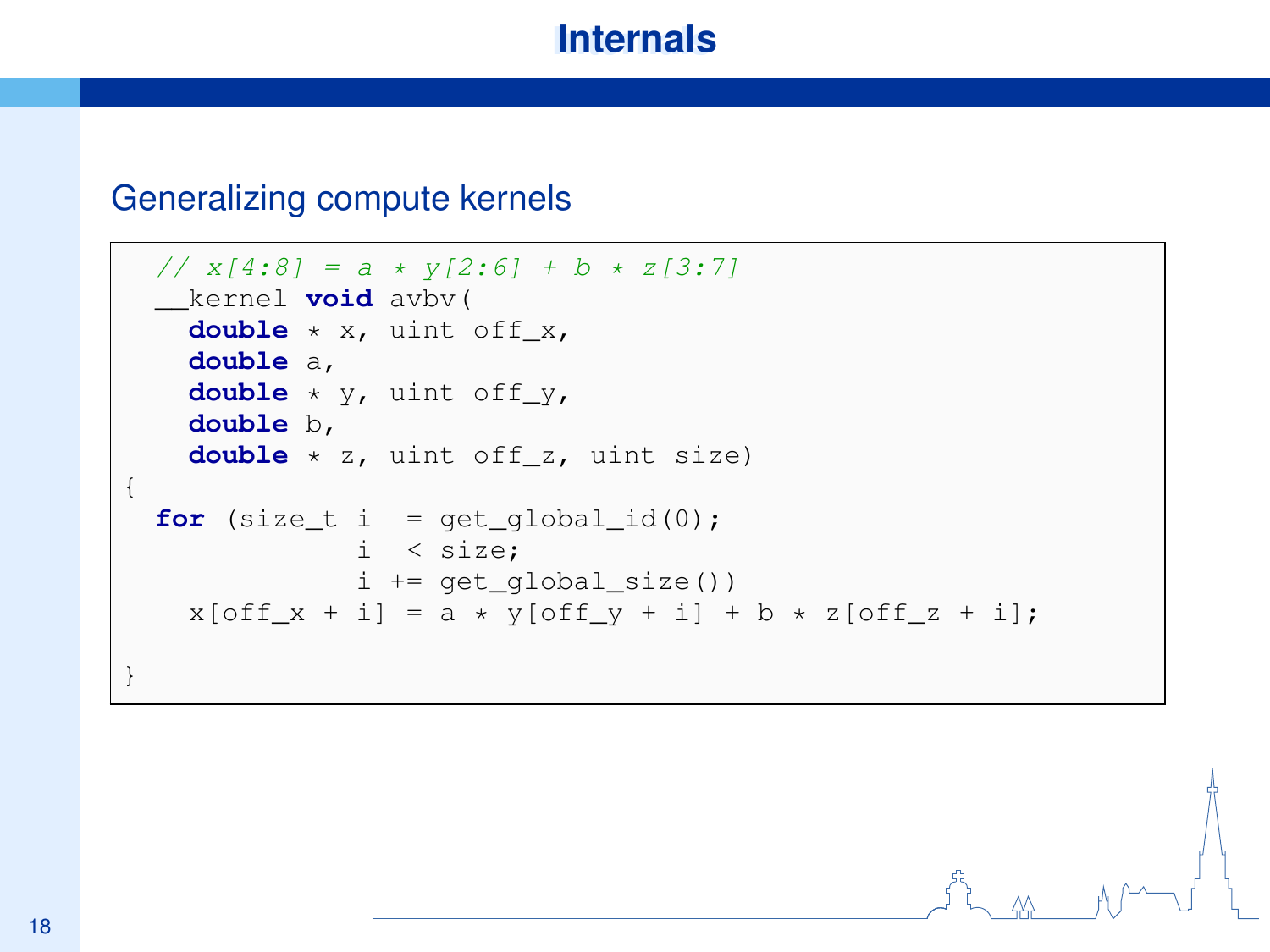#### Generalizing compute kernels

```
// x[4:2:8] = a * y[2:2:6] + b * z[3:2:7]__kernel void avbv(
   double * x, uint off_x, uint inc_x,
   double a,
   double * y, uint off_y, uint inc_y,
   double b,
   double * z, uint off_z, uint inc_z, uint size)
{
 for (size_t i = get_qlobal_id(0);
             i < size;
             i += get_global_size())
   x[off_x + i * inc_x] = a * y[off_y + i * inc_y]+ b * z[off z + i * inc z];
}
```
No penalty on GPUs because FLOPs are for free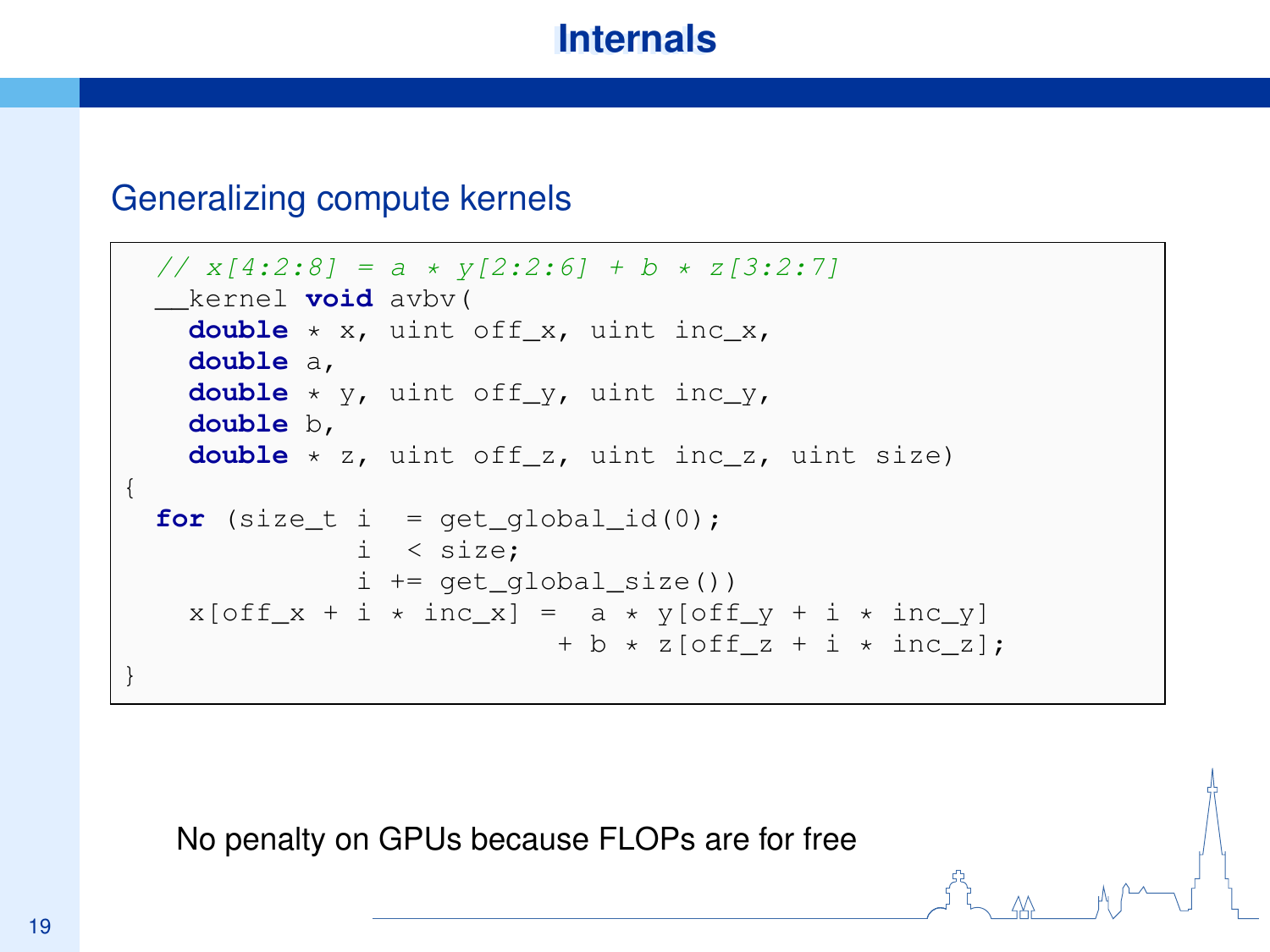## **Outline**

### ViennaCL Overview and Internals

### **Tuning Potpourri: Iterative Solvers**

Community Building

Development Infrastructure

**Miscellaneous** 

**Summary**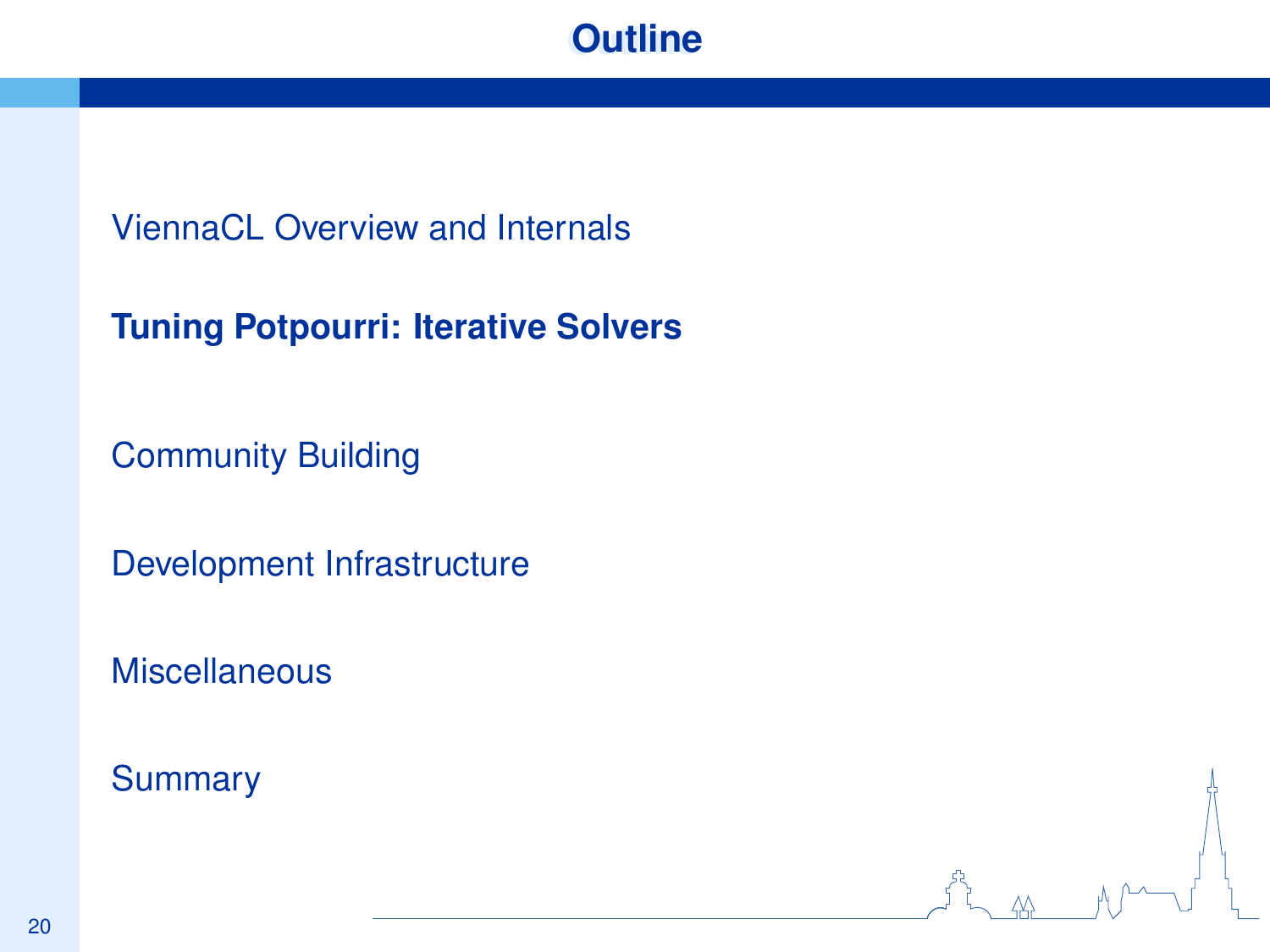### **Pseudocode**

Choose *x*<sub>0</sub>  $p_0 = r_0 = b - Ax_0$ For  $i = 0$  until convergence 1. Compute and store *Ap<sup>i</sup>* 2. Compute  $\langle p_i, Ap_i \rangle$ 3.  $\alpha_i = \langle r_i, r_i \rangle / \langle p_i, Ap_i \rangle$ 4.  $x_{i+1} = x_i + \alpha_i p_i$ 5.  $r_{i+1} = r_i - \alpha_i Ap_i$ 6. Compute  $\langle r_{i+1}, r_{i+1} \rangle$ 7.  $\beta_i = \langle r_{i+1}, r_{i+1} \rangle / \langle r_i, r_i \rangle$ 8.  $p_{i+1} = r_{i+1} + \beta_i p_i$ EndFor

## **BLAS-based Implementation**

- SpMV, AXPY For  $i = 0$  until convergence

- 1. SpMV  $\leftarrow$  No caching of  $Ap_i$
- 2. DOT  $\leftarrow$  Global sync!
- 3. -
- 4. AXPY
- 5. AXPY  $\leftarrow$  No caching of  $r_{i+1}$
- 6. DOT  $\leftarrow$  Global sync!
- 7. -

8. AXPY

EndFor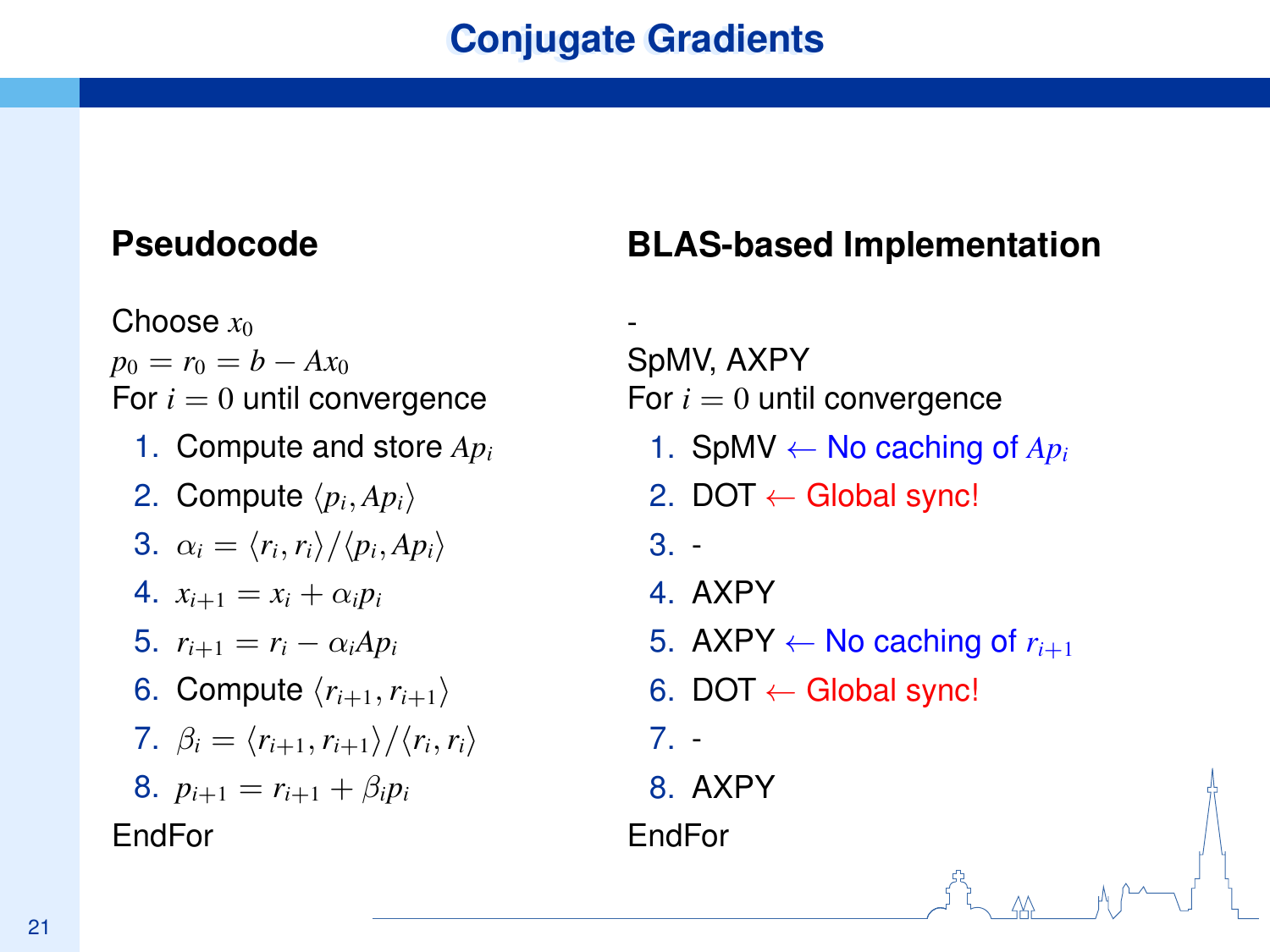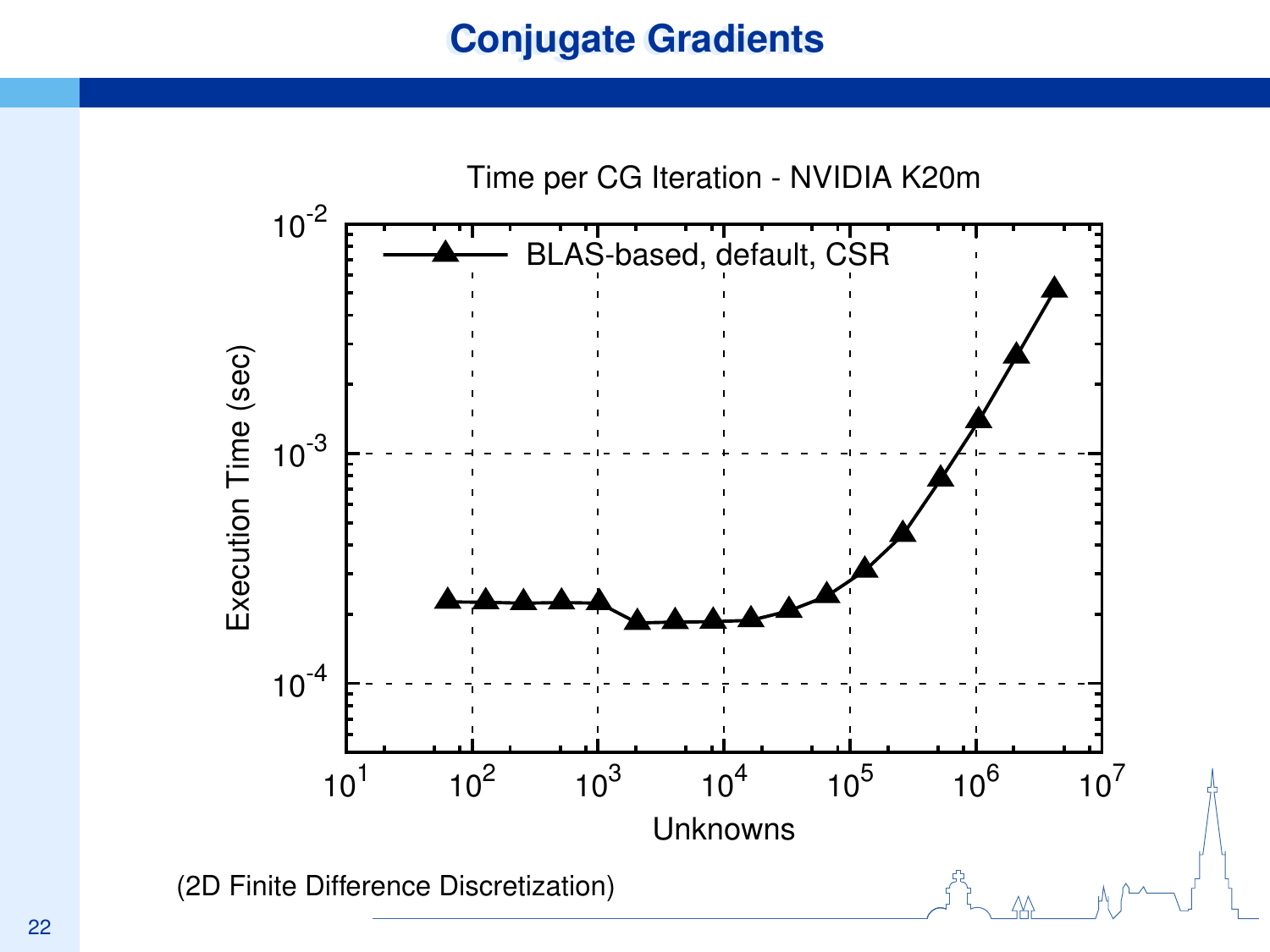### Optimization 1

Get best performance out of SpMV Compare different sparse matrix types

Cf.: N. Bell: Implementing sparse matrix-vector multiplication on throughput-oriented processors. *Proc. SC '09*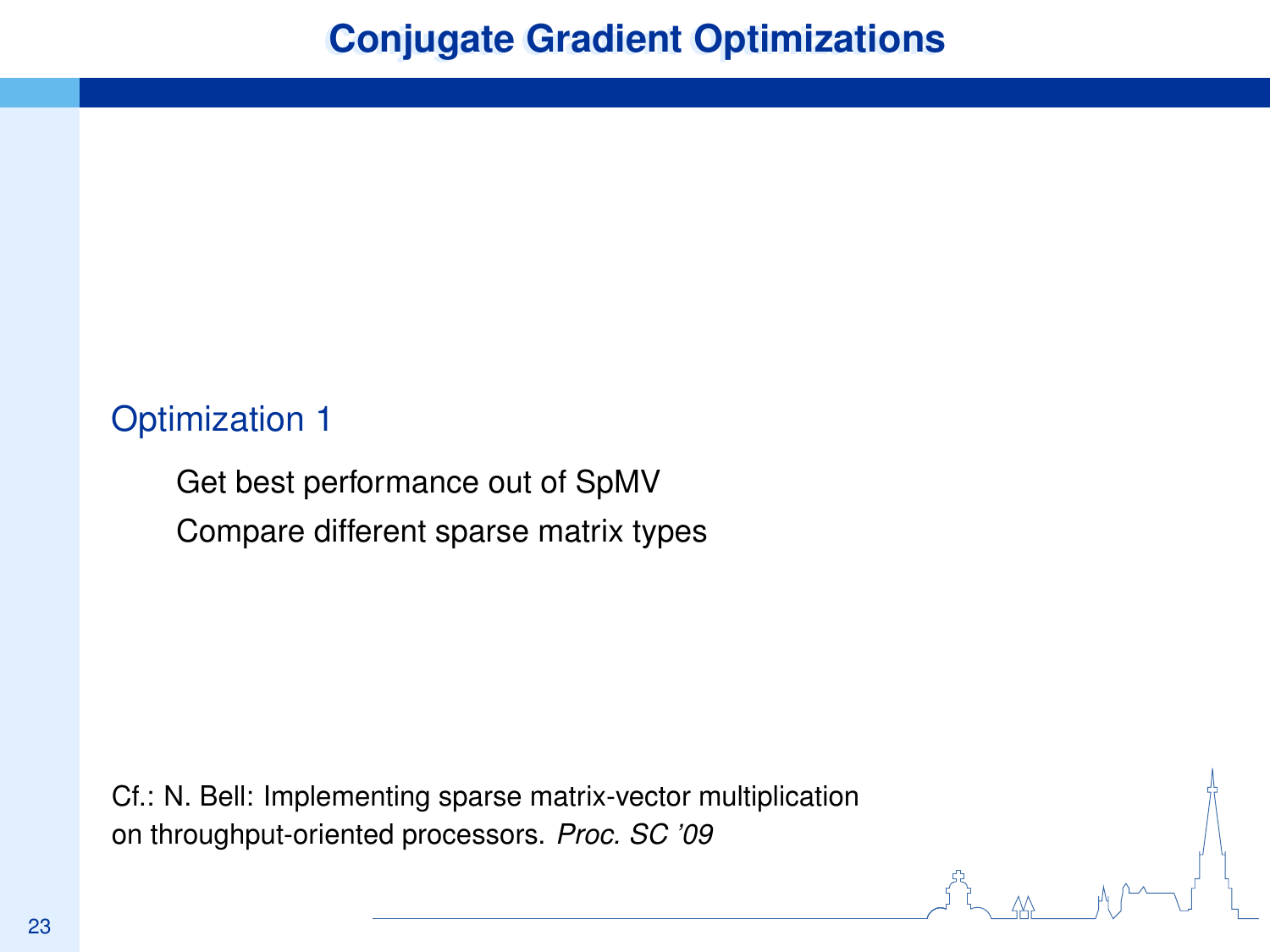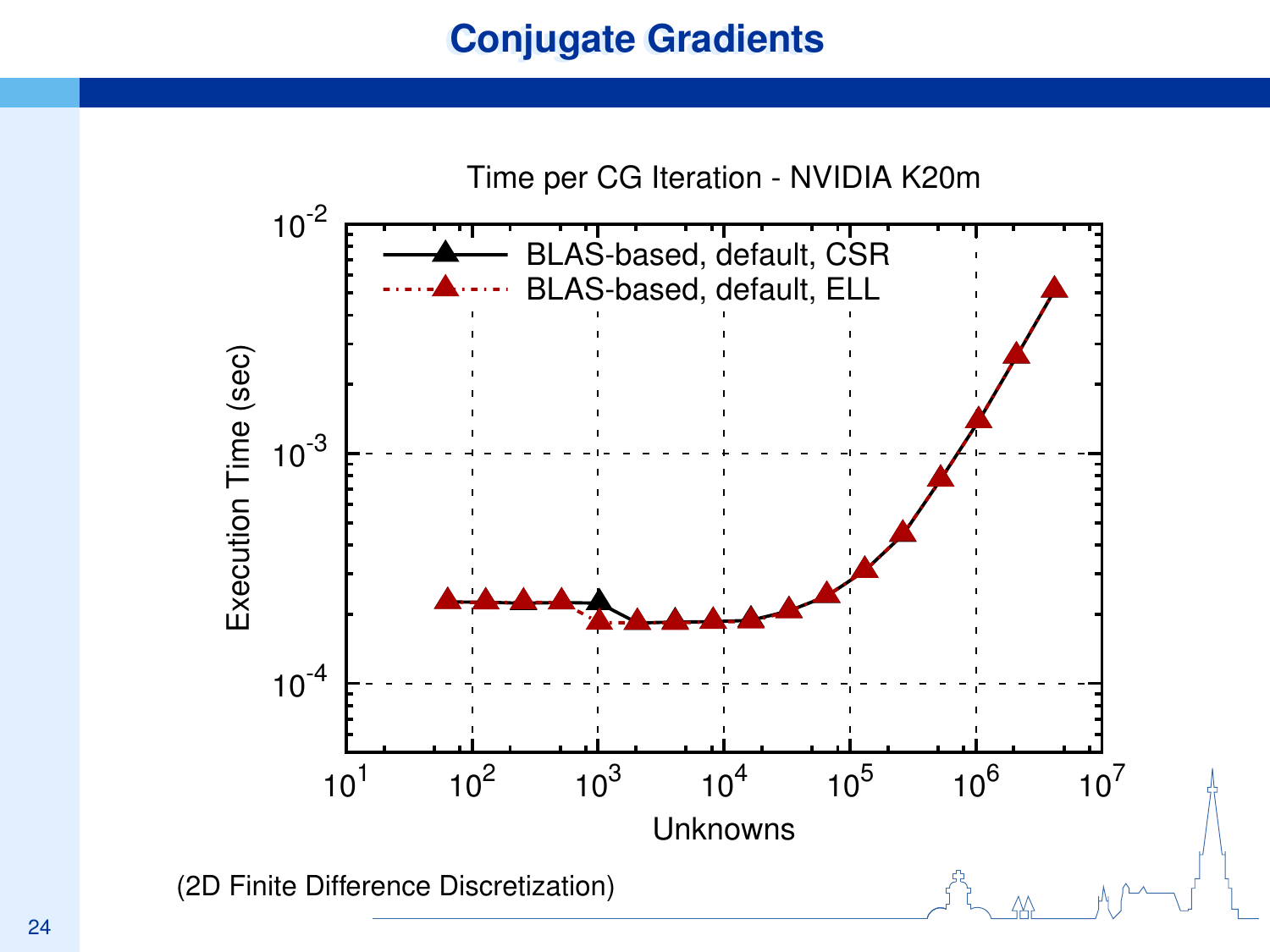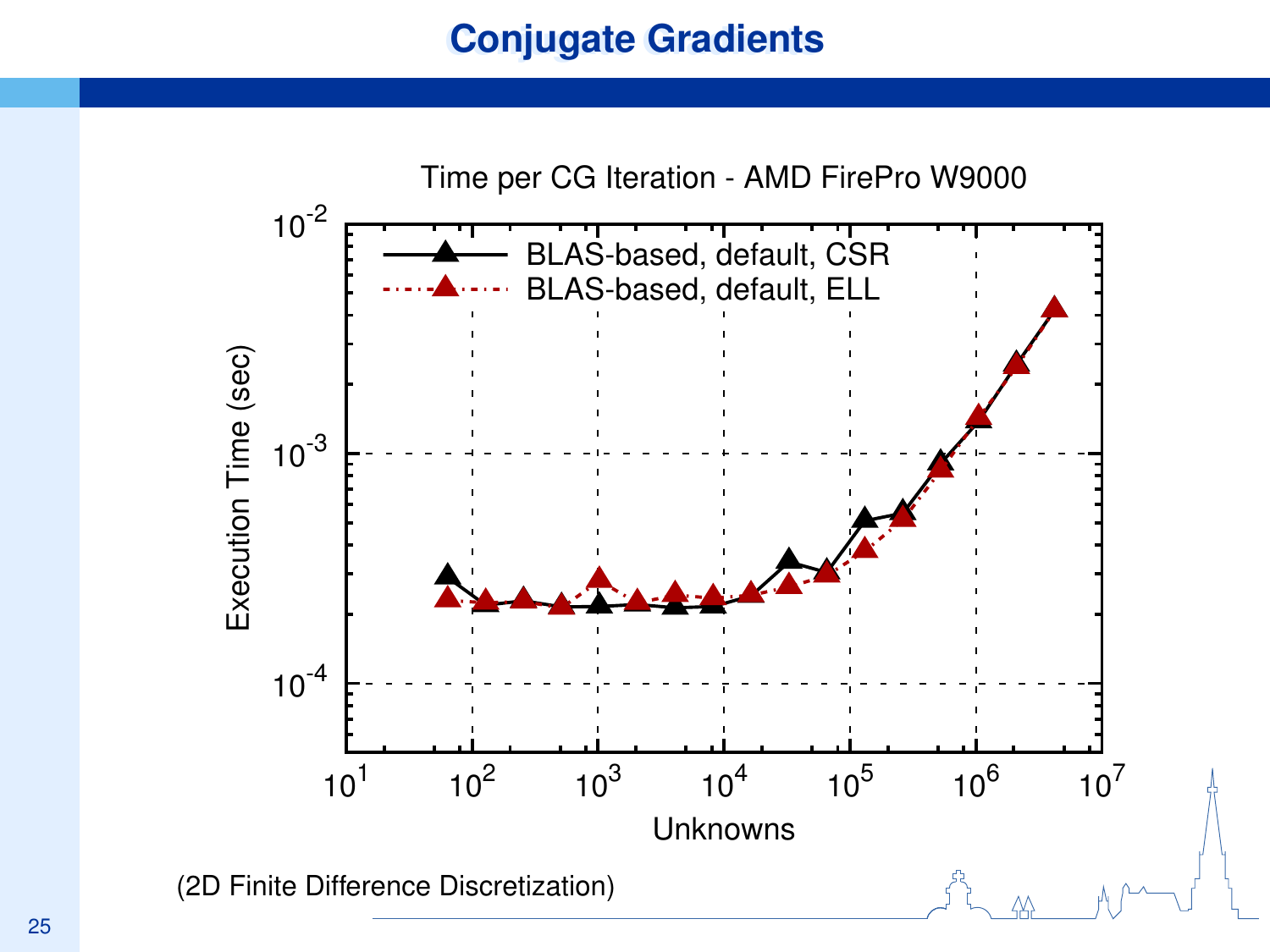## **Conjugate Gradient Optimizations**

t<br>L<u>as</u> M<sup>um</sup>ul

### Optimization 2

Optimize kernel parameters for each operation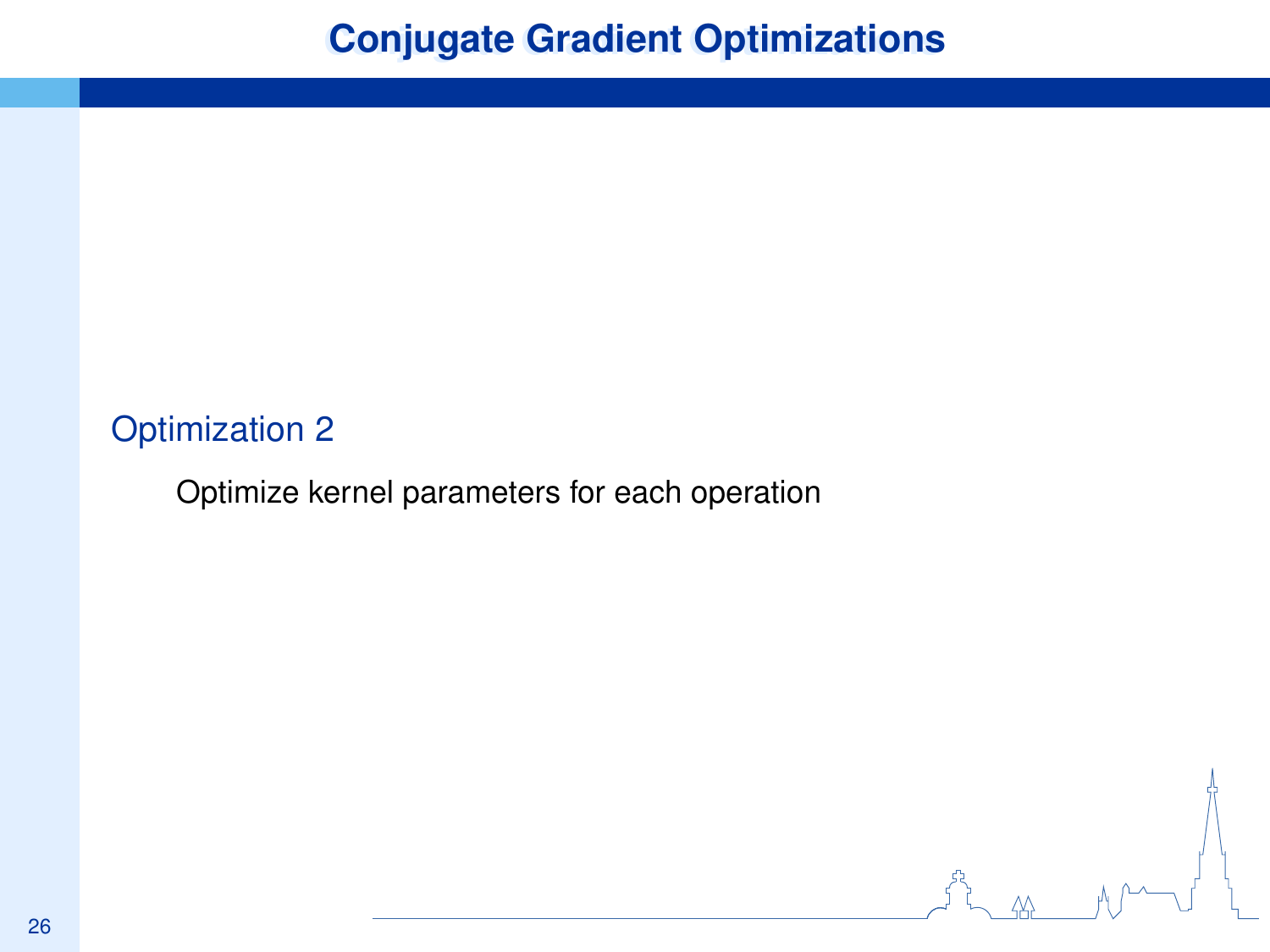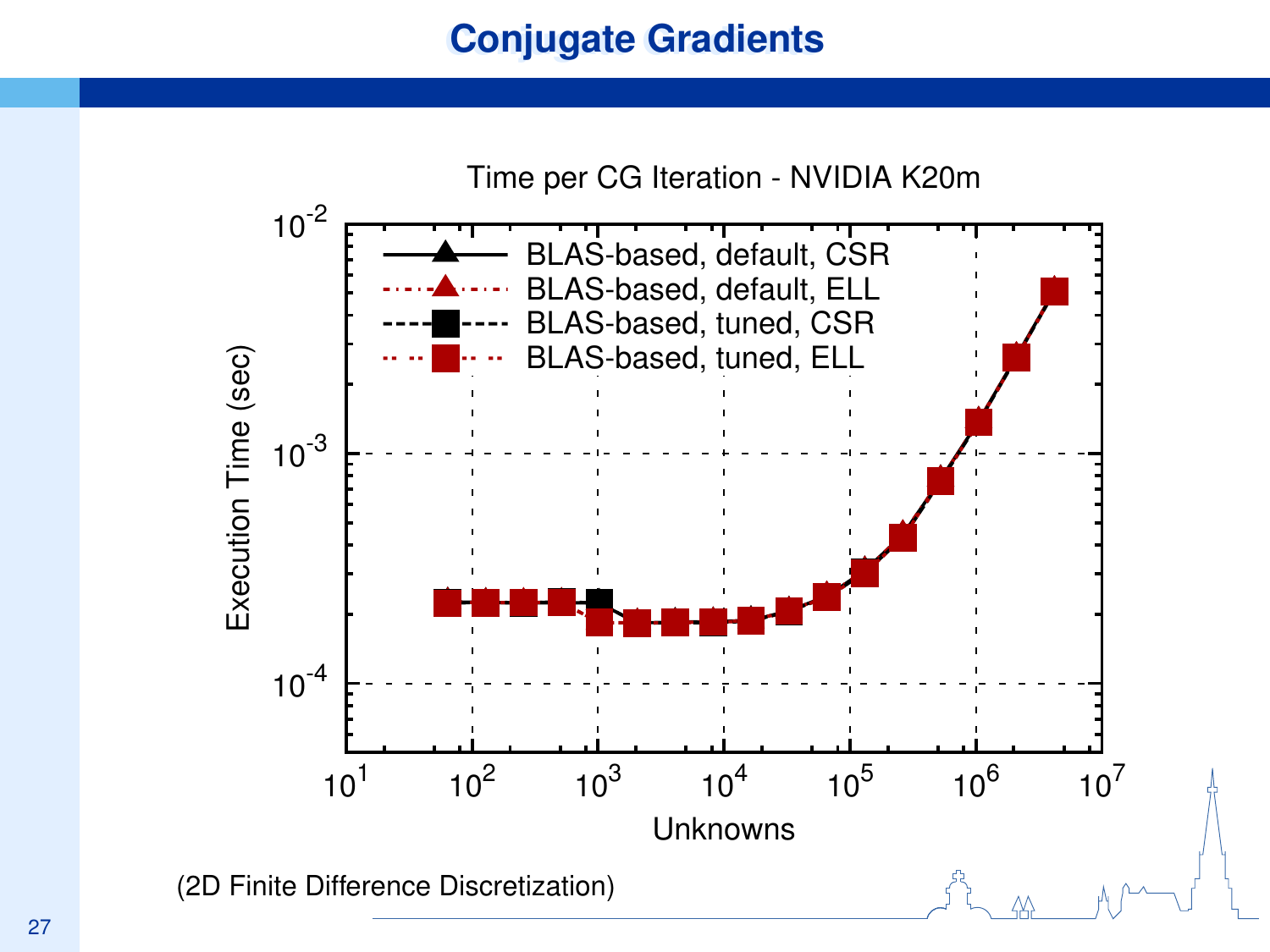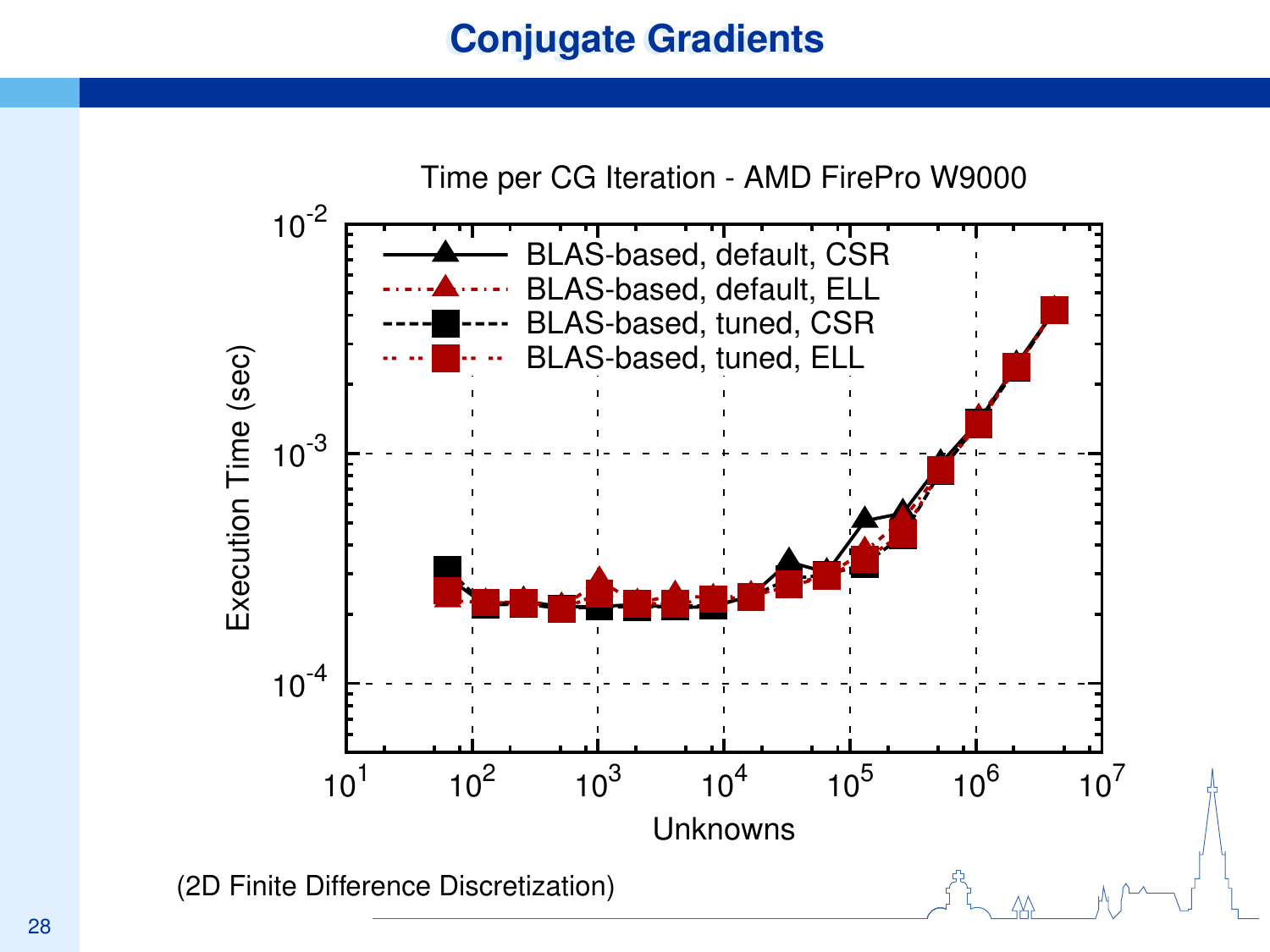### Optimization 3: Rearrange the algorithm

Remove unnecessary reads Remove unnecessary synchronizations Use custom kernels instead of standard BLAS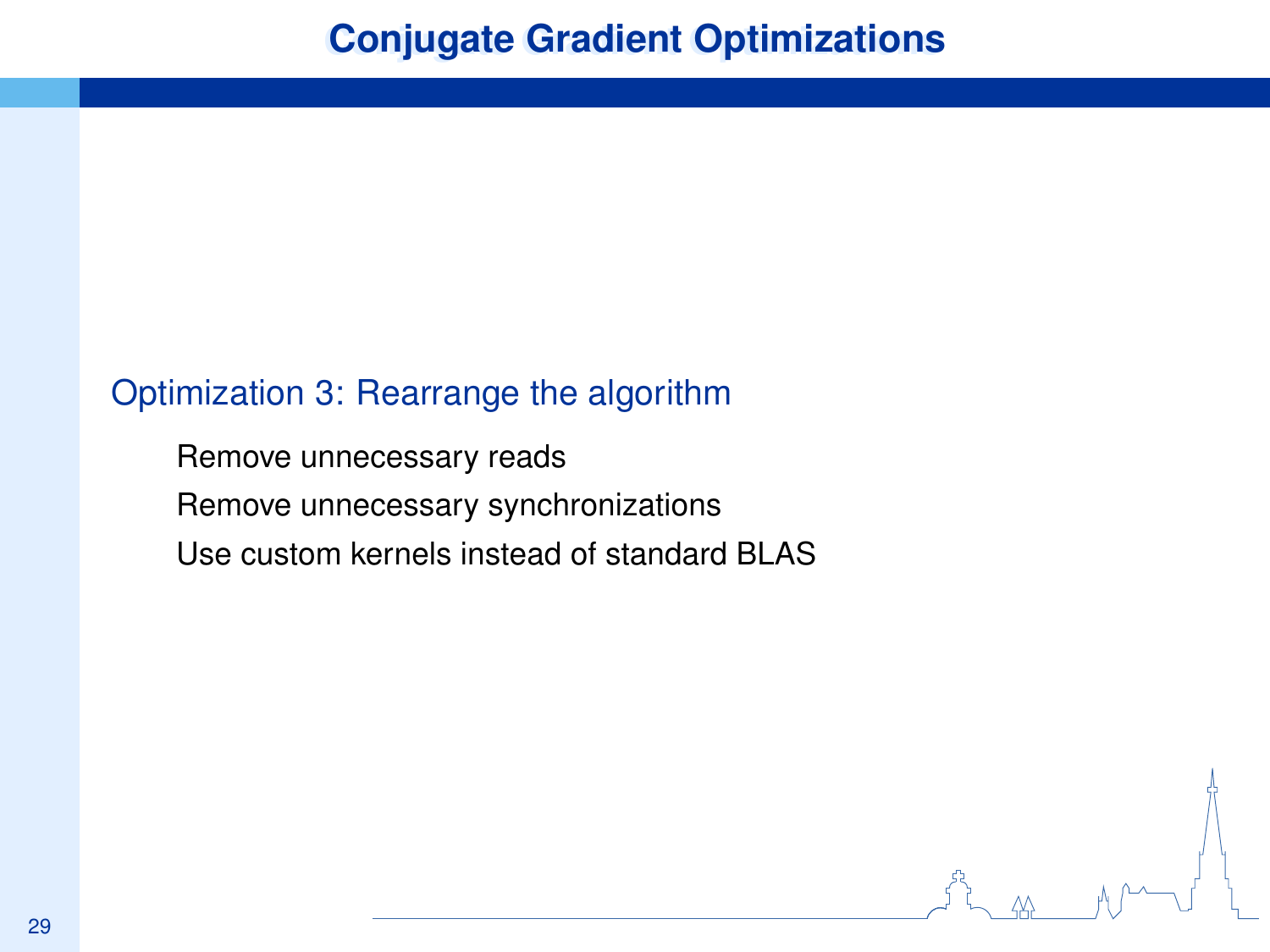### **Standard CG**

Choose  $x_0$  $p_0 = r_0 = b - Ax_0$ For  $i = 0$  until convergence 1. Compute and store *Ap<sup>i</sup>* 2. Compute  $\langle p_i, Ap_i \rangle$ 3.  $\alpha_i = \langle r_i, r_i \rangle / \langle p_i, Ap_i \rangle$ 4.  $x_{i+1} = x_i + \alpha_i p_i$ 5.  $r_{i+1} = r_i - \alpha_i A p_i$ 6. Compute  $\langle r_{i+1}, r_{i+1} \rangle$ 7.  $\beta_i = \langle r_{i+1}, r_{i+1} \rangle / \langle r_i, r_i \rangle$ 8.  $p_{i+1} = r_{i+1} + \beta_i p_i$ EndFor

## **Pipelined CG**

Choose  $x_0$  $p_0 = r_0 = b - Ax_0$ For  $i = 1$  until convergence 1.  $i = 1$ : Compute  $\alpha_0$ ,  $\beta_0$ ,  $Ap_0$ 2.  $x_i = x_{i-1} + \alpha_{i-1}p_{i-1}$ 3.  $r_i = r_{i-1} - \alpha_{i-1}Ap_i$ 4.  $p_i = r_i + \beta_{i-1} p_{i-1}$ 5. Compute and store *Ap<sup>i</sup>* 6. Compute  $\langle Ap_i, Ap_i \rangle$ ,  $\langle p_i, Ap_i \rangle$ ,  $\langle r_i, r_i \rangle$ 7.  $\alpha_i = \langle r_i, r_i \rangle / \langle p_i, Ap_i \rangle$ 8.  $\beta_i = (\alpha_i^2 \langle Ap_i, Ap_i \rangle - \langle r_i, r_i \rangle)/\langle r_i, r_i \rangle$ EndFor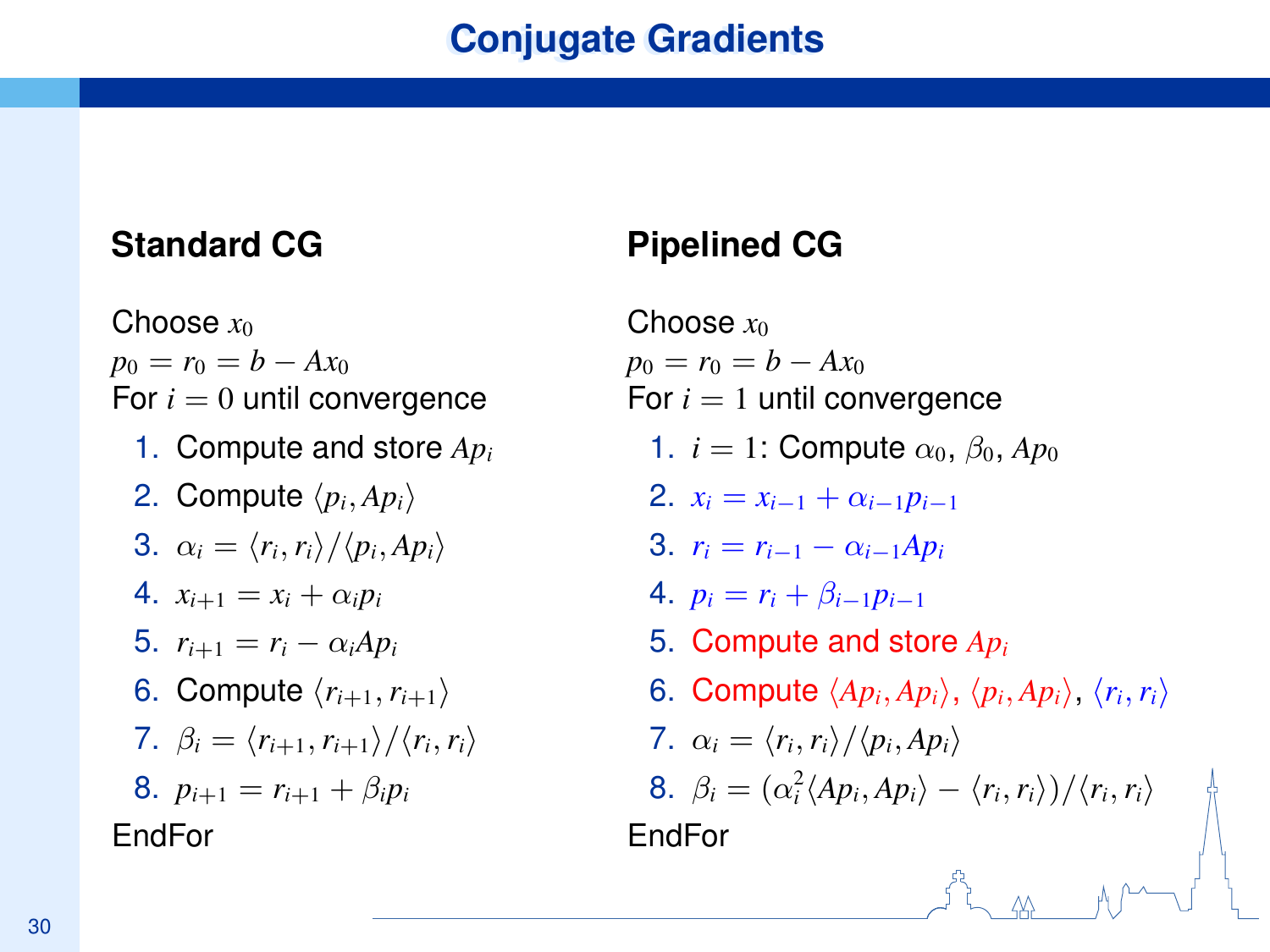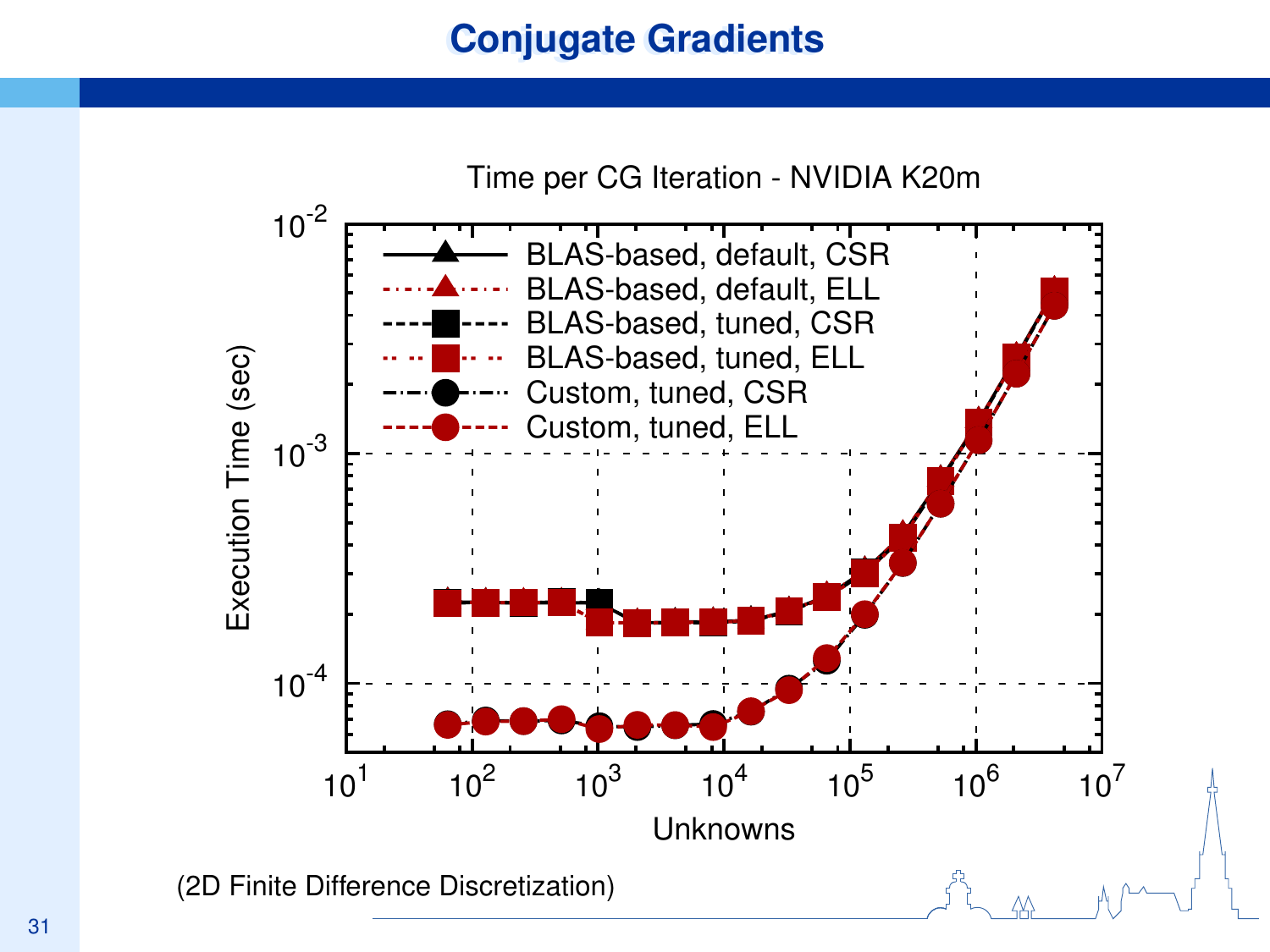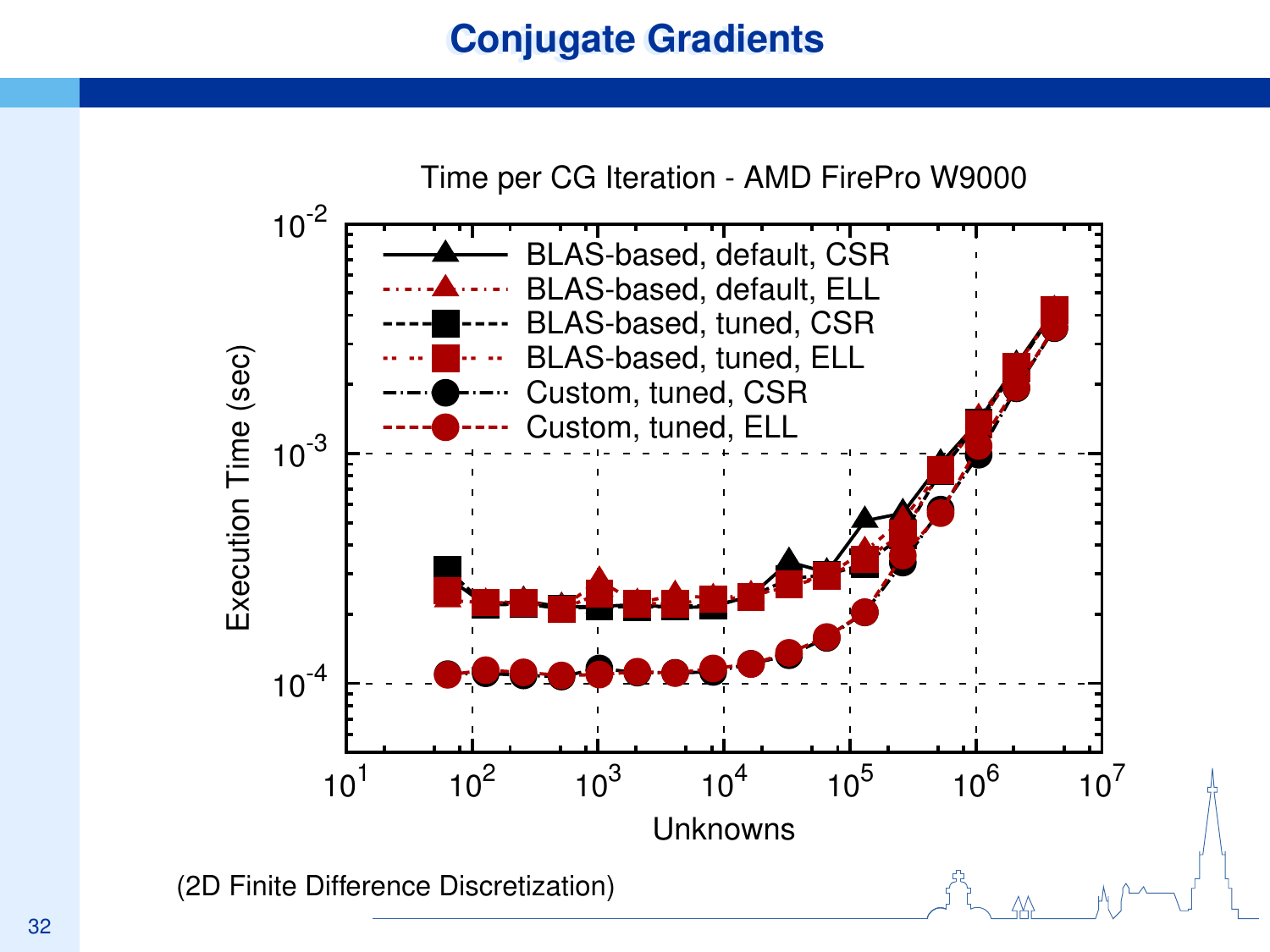## **Outline**

ViennaCL Overview and Internals

Tuning Potpourri: Iterative Solvers

**Community Building**

Development Infrastructure

**Miscellaneous** 

**Summary**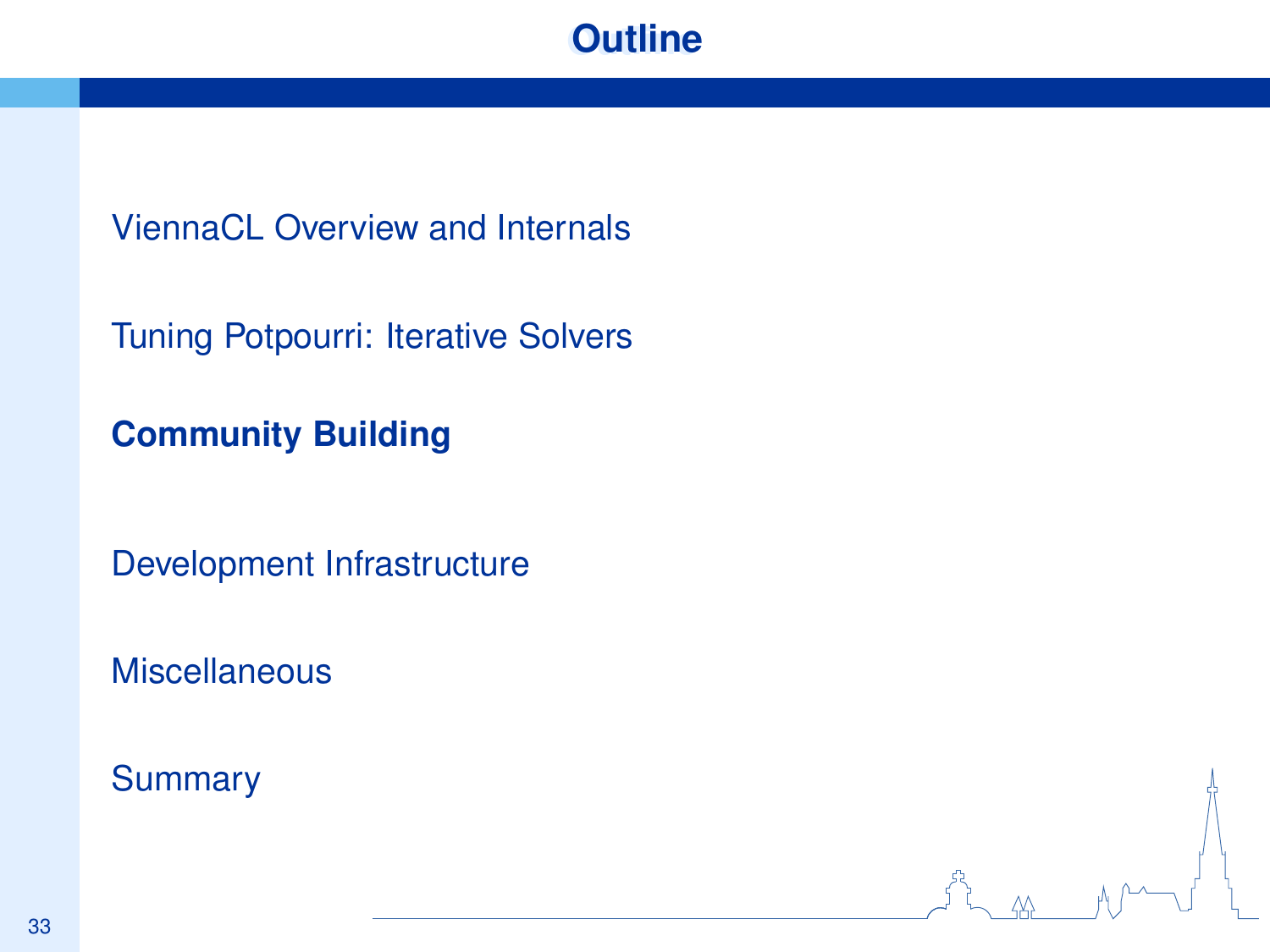## **Community Building**

### Recruiting Students

Projects for Bachelor's and Master's theses Summer internships (Google Summer of Code)

#### Working with Students

Benchmark for the project's documentation Add-on components rather than 'critical' features Continuous documentation

### Project Organization

Version control! Modularize early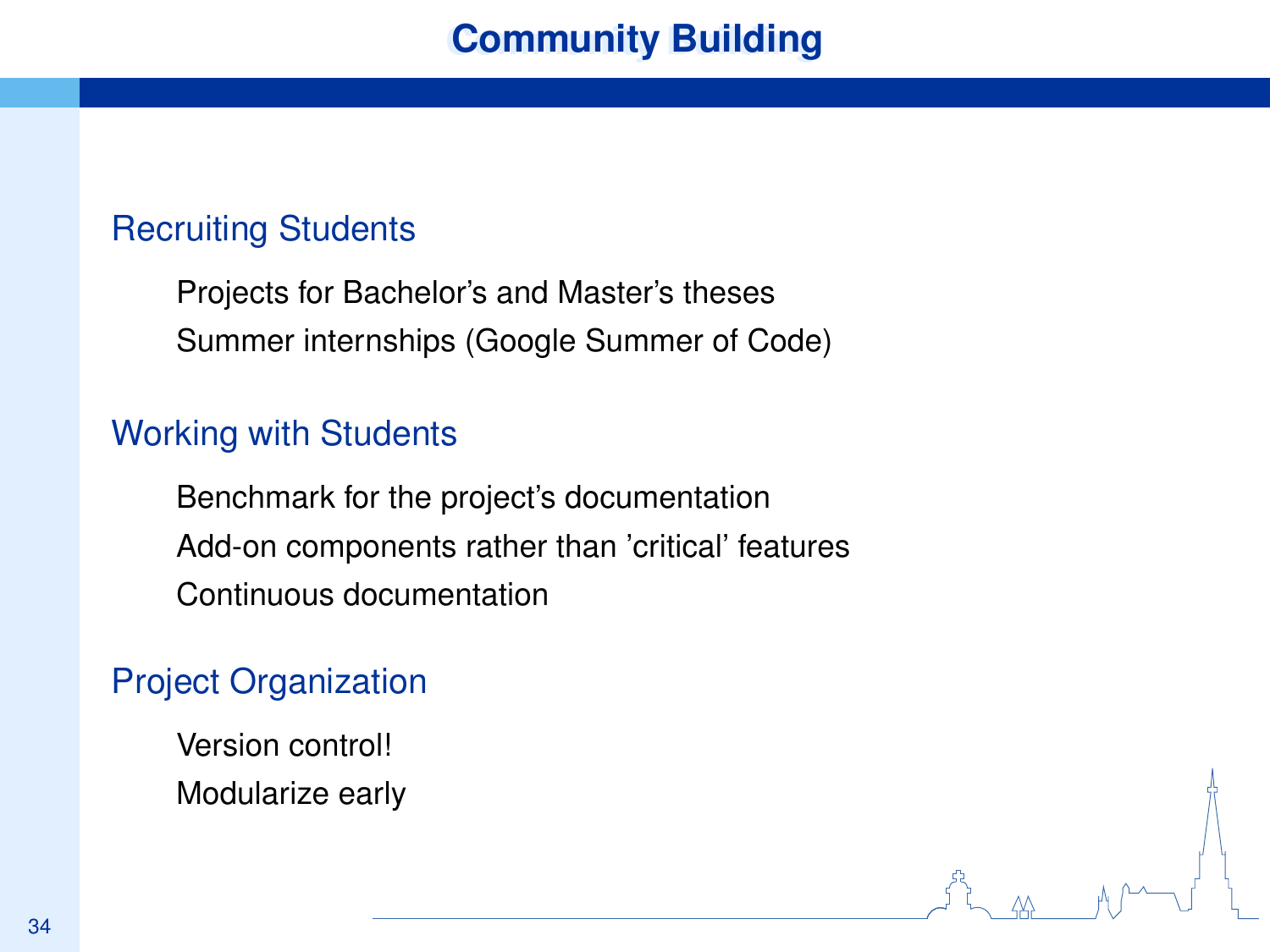## **Community Building**

### Public Communication

Private communication kills the community Mailing lists (e.g. sourceforge), IRC, ... Public developer meetings

### Announce Releases

Social Media: Twitter, LinkedIn, Google+, ... Mailinglists: NA-Digest, etc. Provide a forum Changelog Information vs. Annoyance

### **Other**

Roadmap Provide repository write access early Be responsive (fast replies)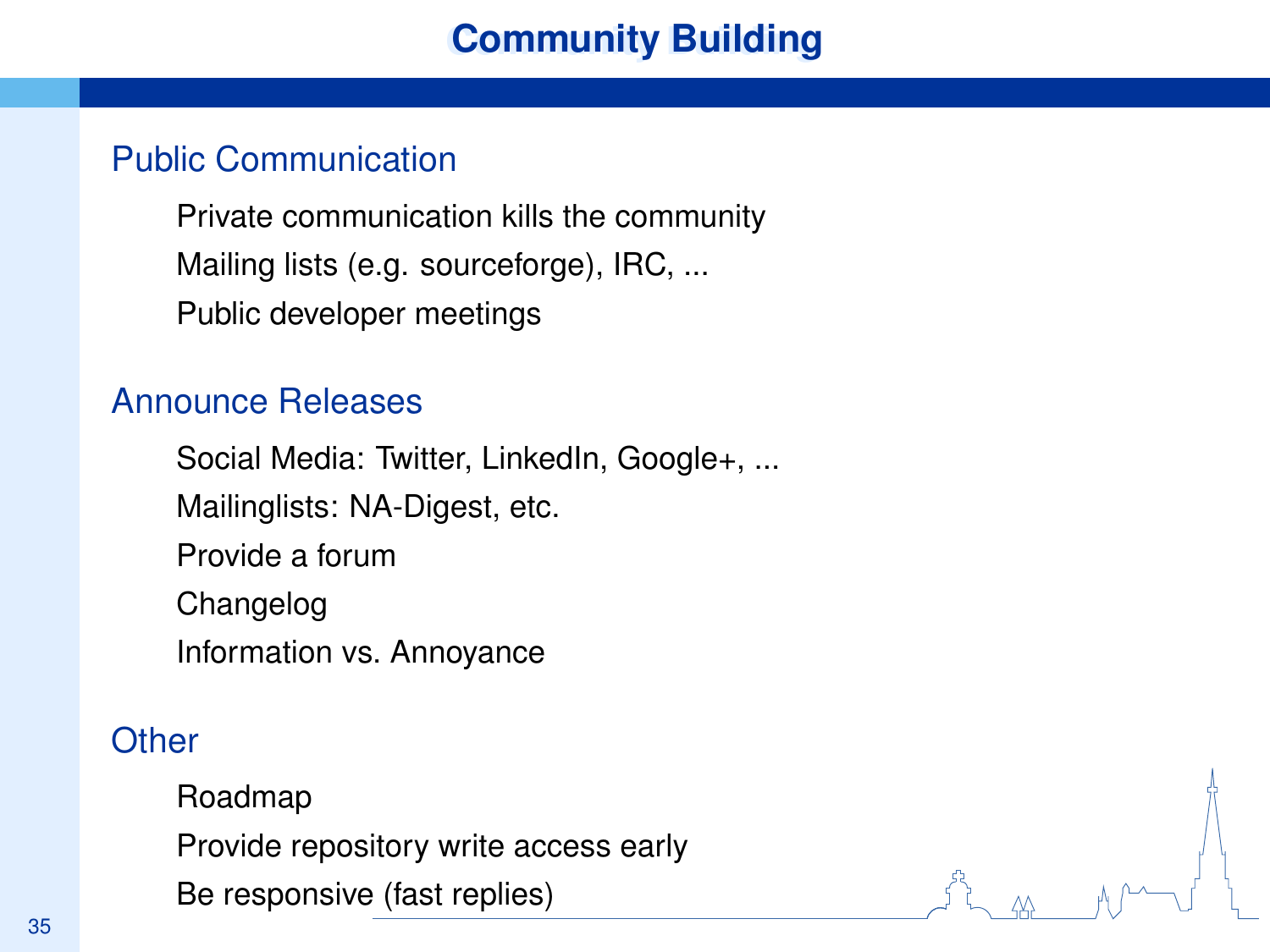## **Outline**

ViennaCL Overview and Internals

Tuning Potpourri: Iterative Solvers

Community Building

**Development Infrastructure**

Miscellaneous

**Summary**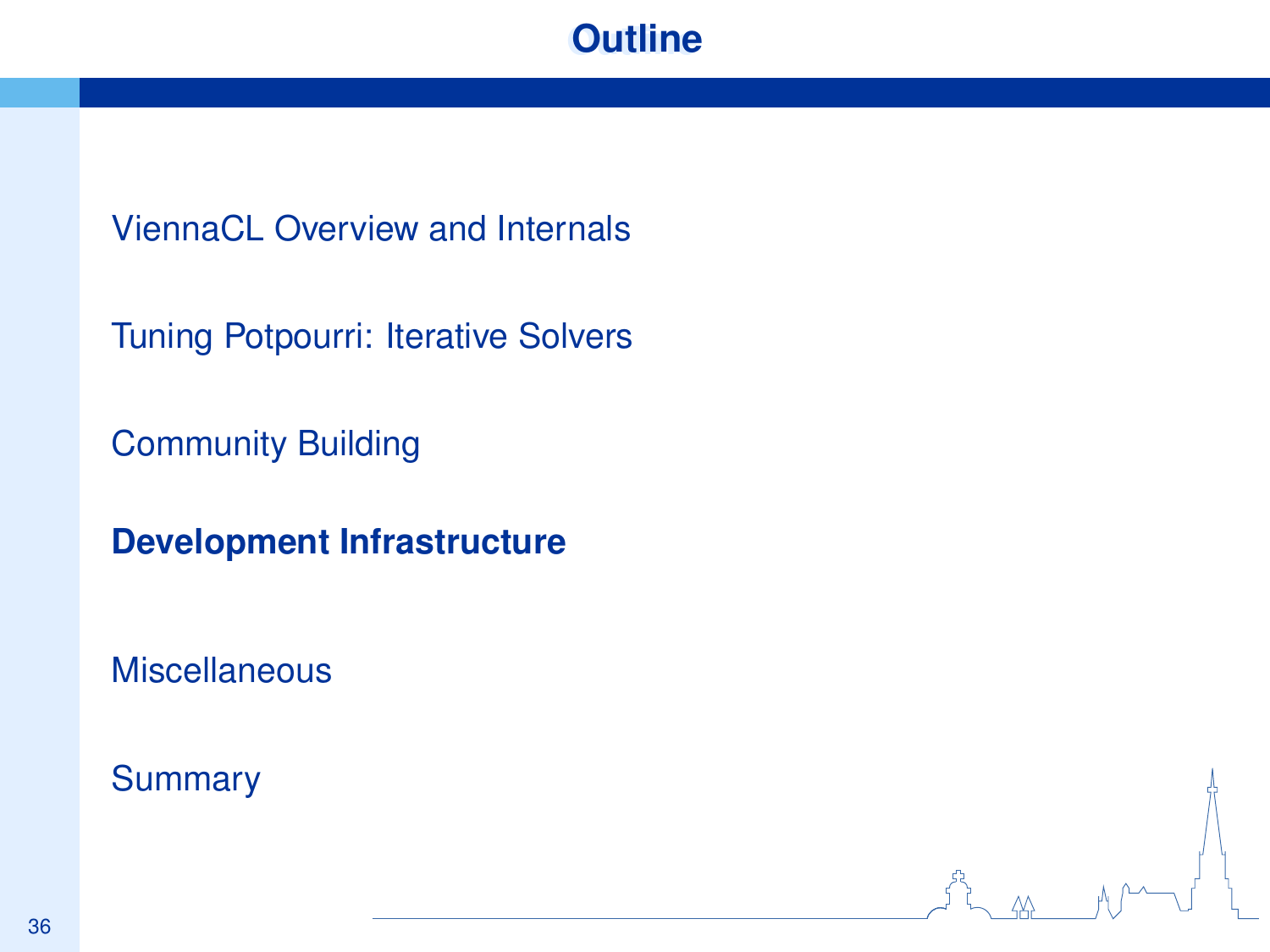### Technical Must-Haves

Version control Build system (e.g. CMake) Nightly tests Compile cleanly at high warning levels

### Recommended

Continuous integration Doxygen Coding style guide

### Tools

Debugger Profiler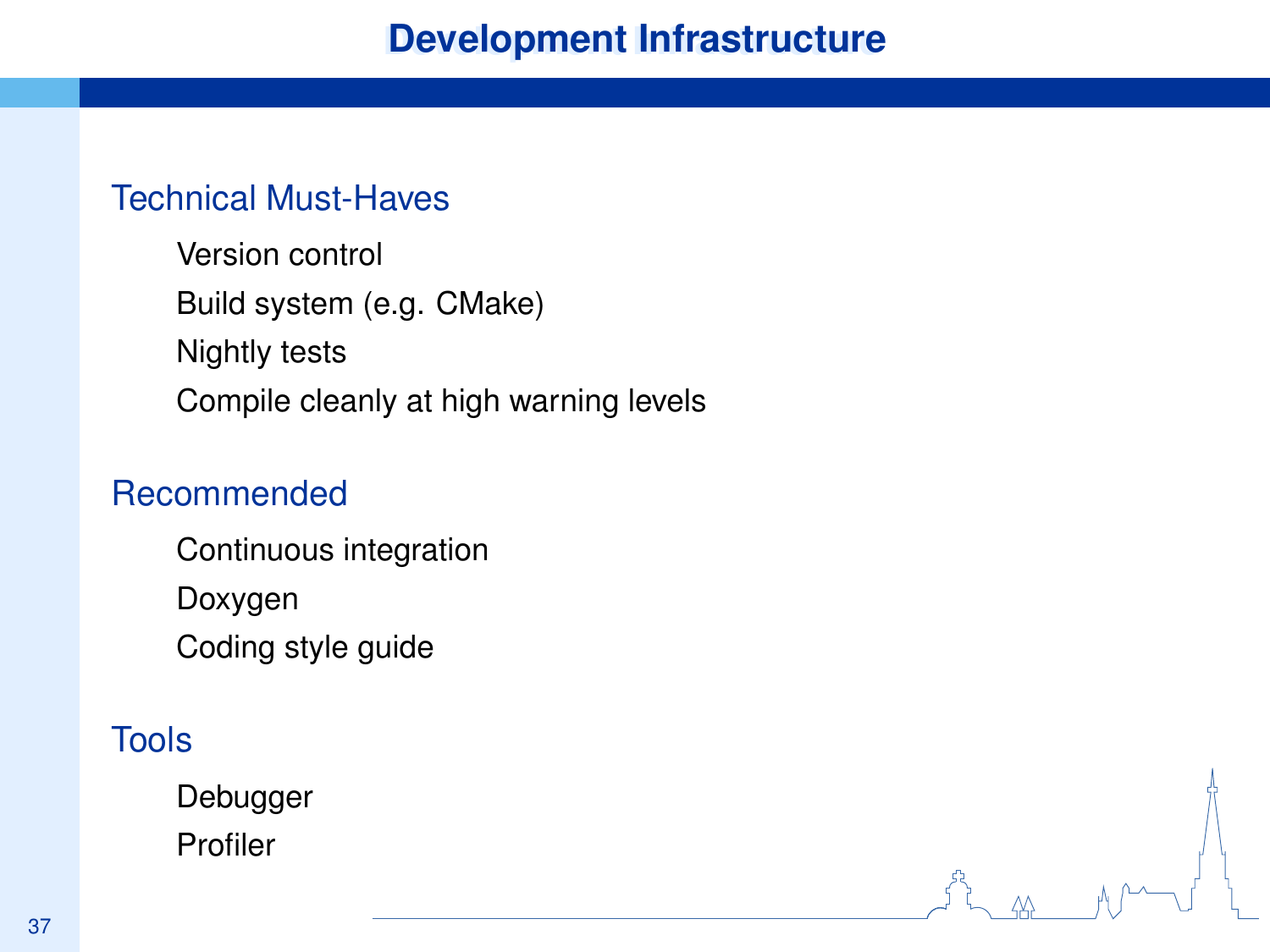## **Outline**

ViennaCL Overview and Internals

Tuning Potpourri: Iterative Solvers

Community Building

Development Infrastructure

**Miscellaneous**

**Summary**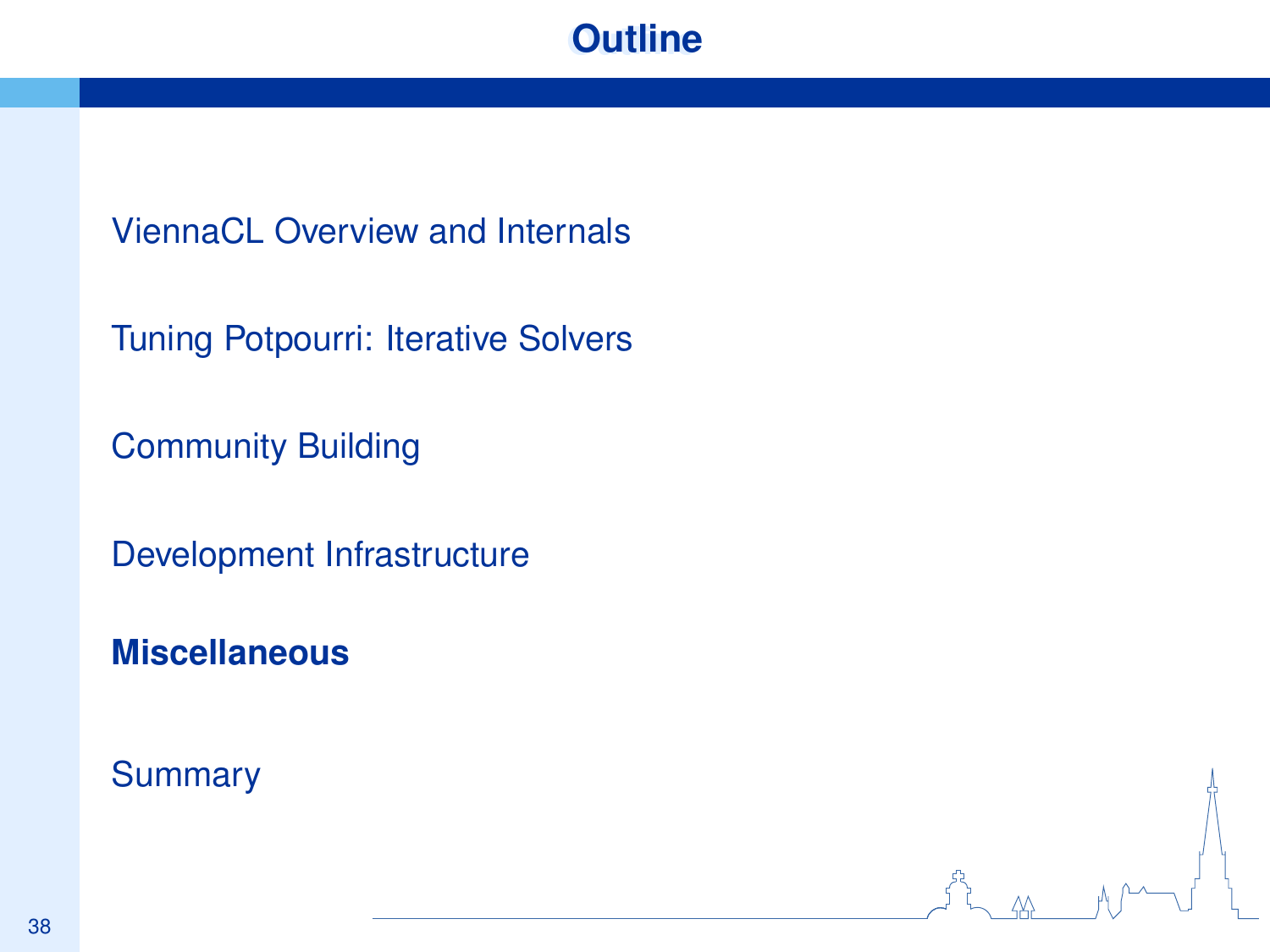## **Expression Template Limitations**

### Expression Templates are Not Enough

Consider

 $u = x + y;$  $= x - v;$ 

Suboptimal performance with almost any library

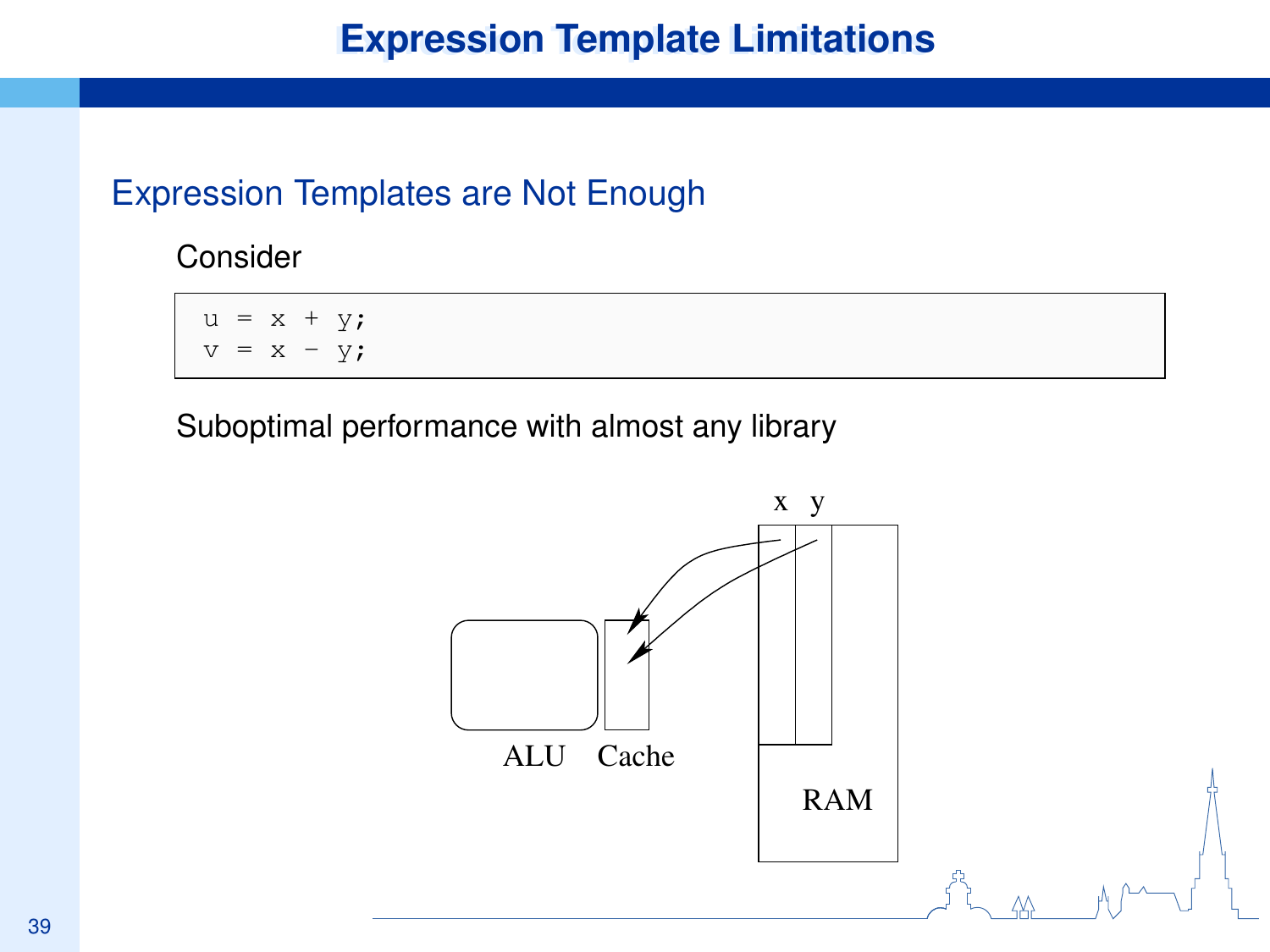## **Expression Template Limitations**

### Expression Templates are Not Enough

Consider

 $u = x + y;$  $= x - v;$ 

Suboptimal performance with almost any library

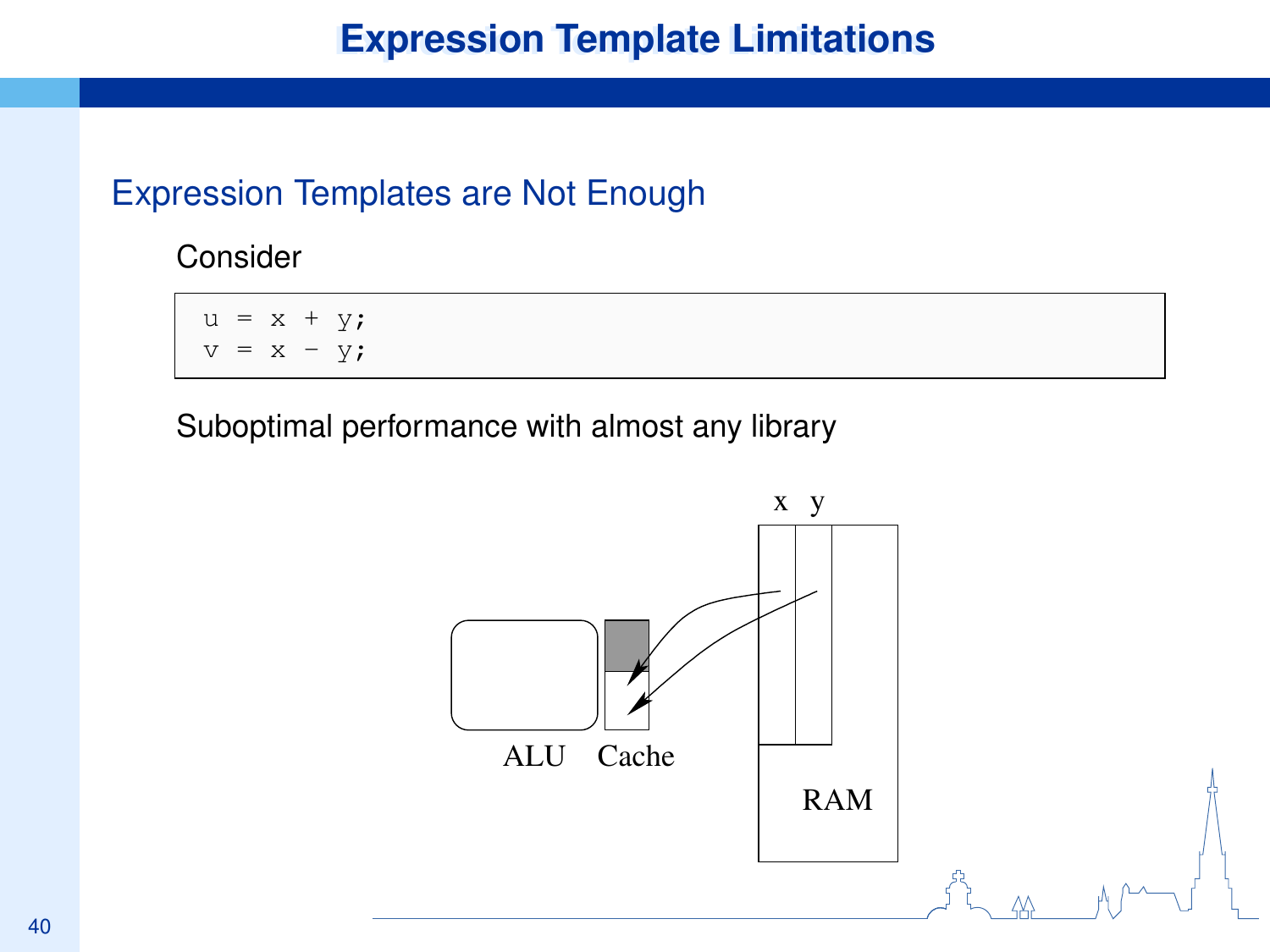## **Expression Template Limitations**

### Expression Templates are Not Enough

Consider

 $u = x + y;$  $v = x - v;$ 

Suboptimal performance with almost any library

### OpenCL Kernel Generation

Separate temporary avoidance from operation execution

```
viennacl::kernel_fusion(true); //API not final!
u = x + y;v = x - y;...
viennacl::kernel_fusion(false);
```
Semi-transparent kernel fusion in preparation (scheduler)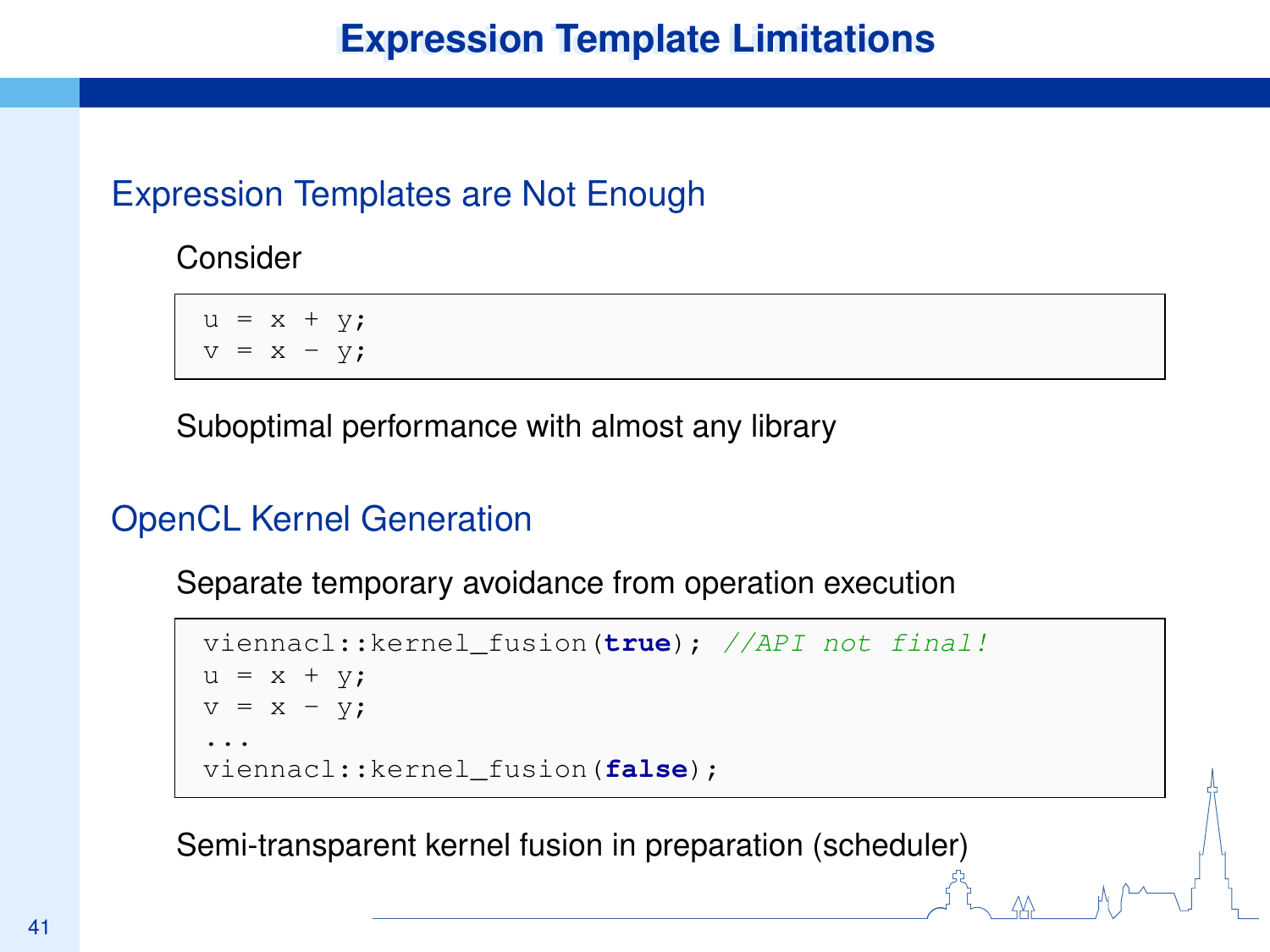### Benchmark Results

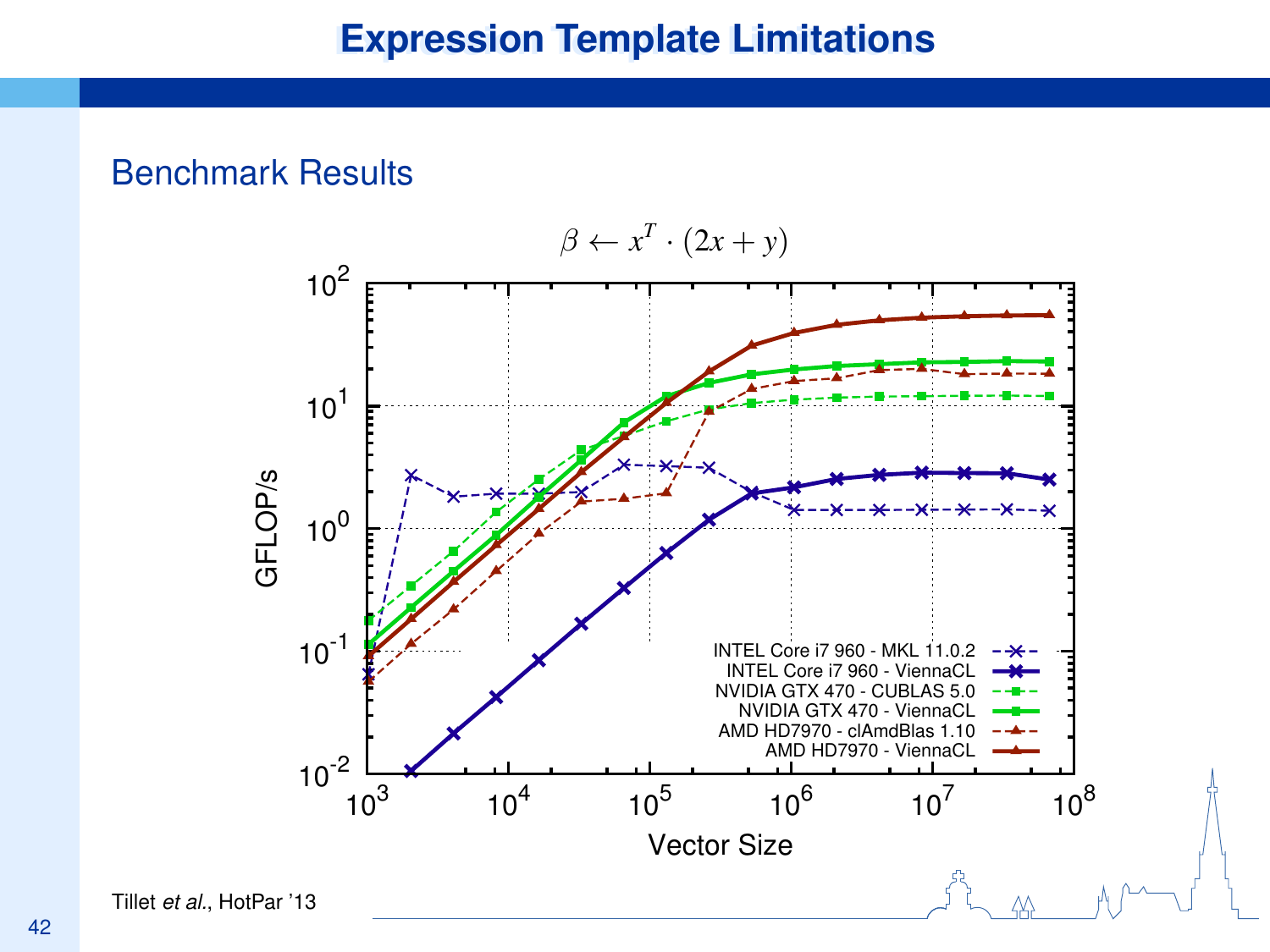## **OpenCL on the CPU**

### Cost of a Function Call

Plain C: Tens of nanoseconds

OpenCL: Several microseconds

```
std::vector<double> std x(100);
viennacl::vector<double> vcl x(100);
for (size_t i=0; i<100; ++i){
   std_x[i] = rand();
   vcl_x[i] = rand(); //possible, inefficient
}
```
### Host-based Execution

Required for serial code Rich library set

### Recommendation

Don't use OpenCL for CPUs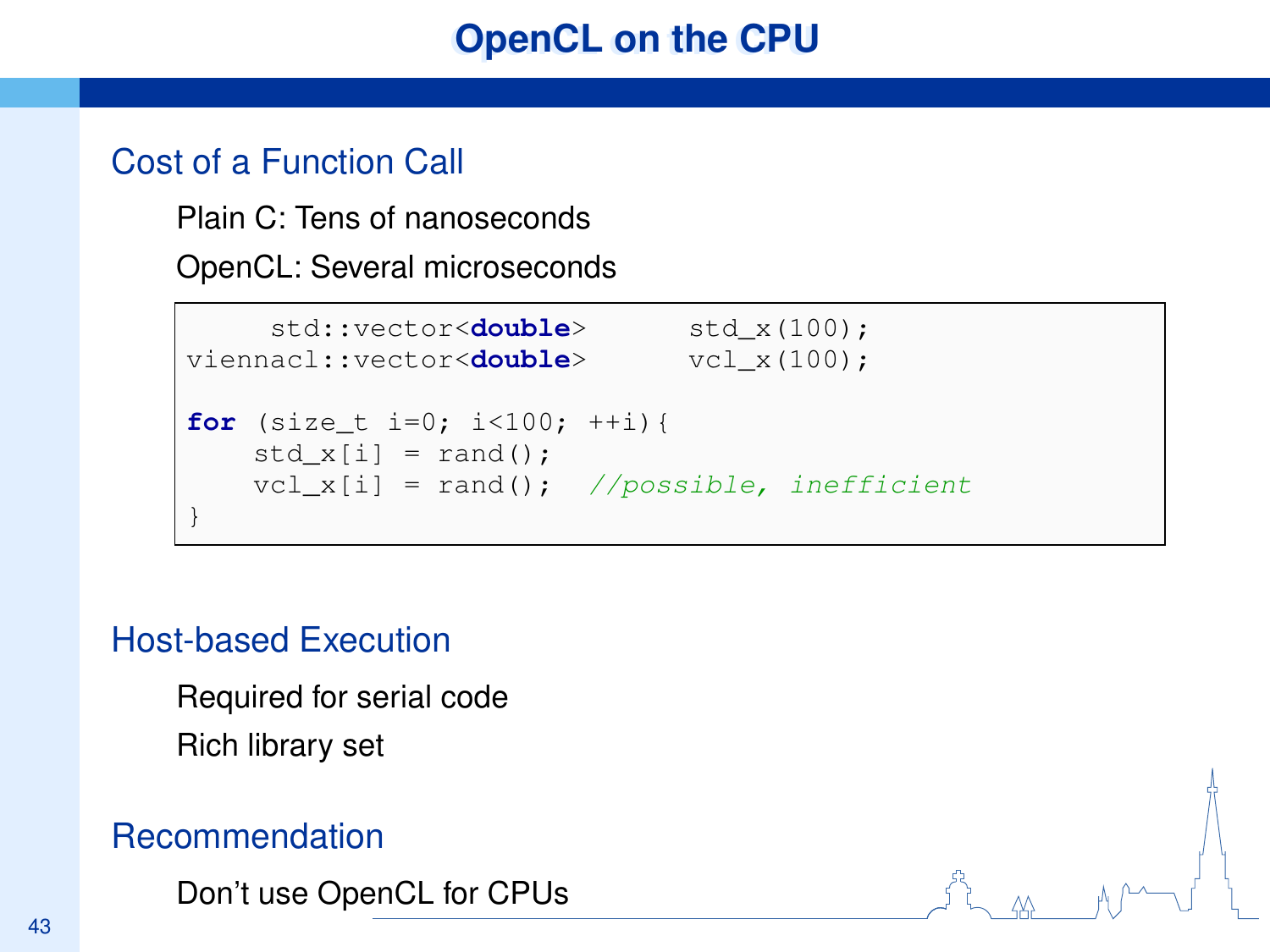### **Iterators**

### C++ Loves Iterators

Fundamental for STL

Forward Iterator vs. Random Access Iterator

 $std::copy(x.begin(), x.begin() + 5, y.begin() + 4);$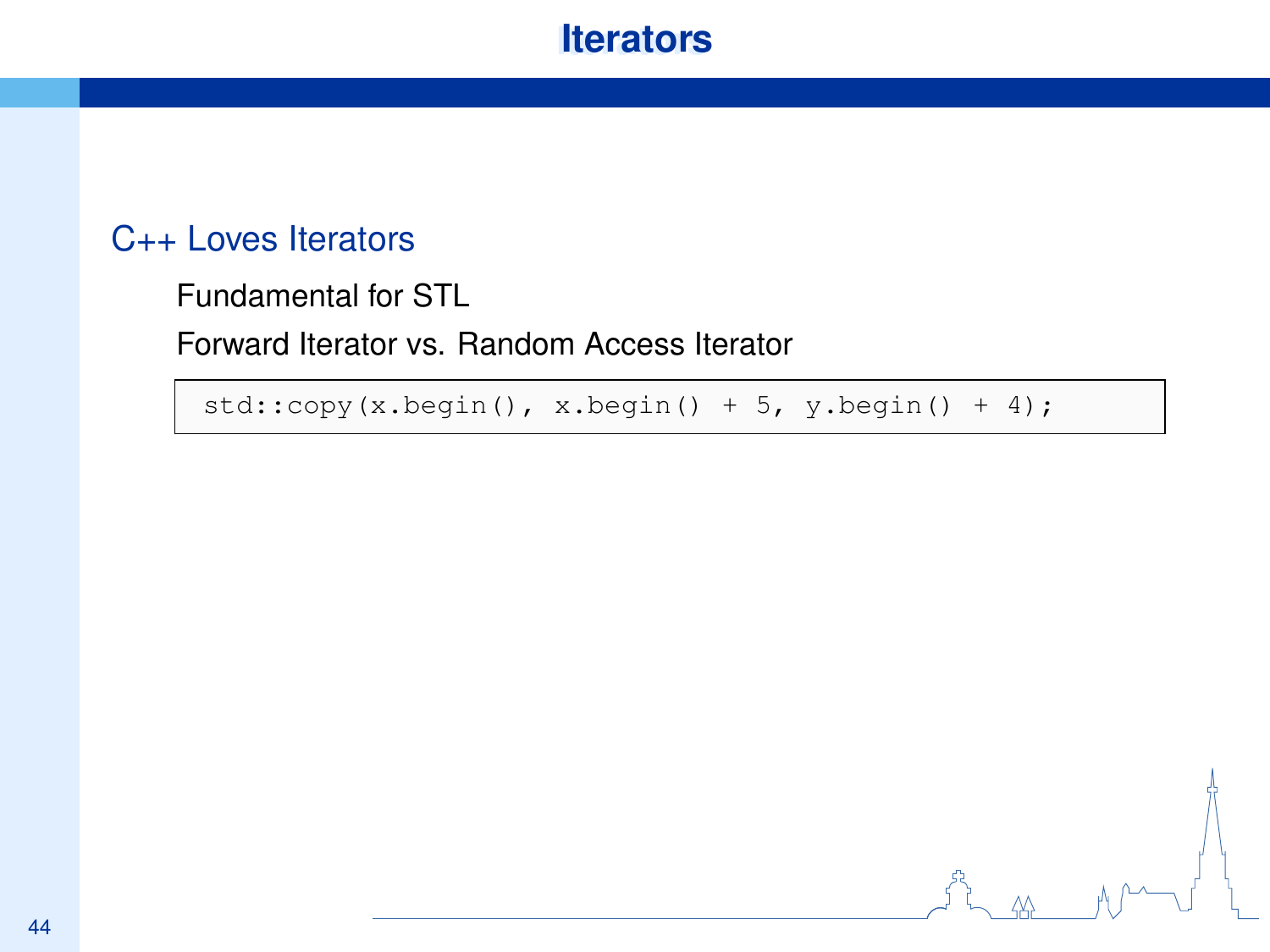## **Iterators**

### C++ Loves Iterators

Fundamental for STL

Forward Iterator vs. Random Access Iterator

 $std::copy(x.begin(), x.begin() + 5, y.begin() + 4);$ 

### Massive Parallelism

Forward Iterator is sequential by nature

Only Random Access Iterator suitable for parallelism Simpler APIs:

 $x$ [range(0, 5)] =  $y$ [range(4, 9)];